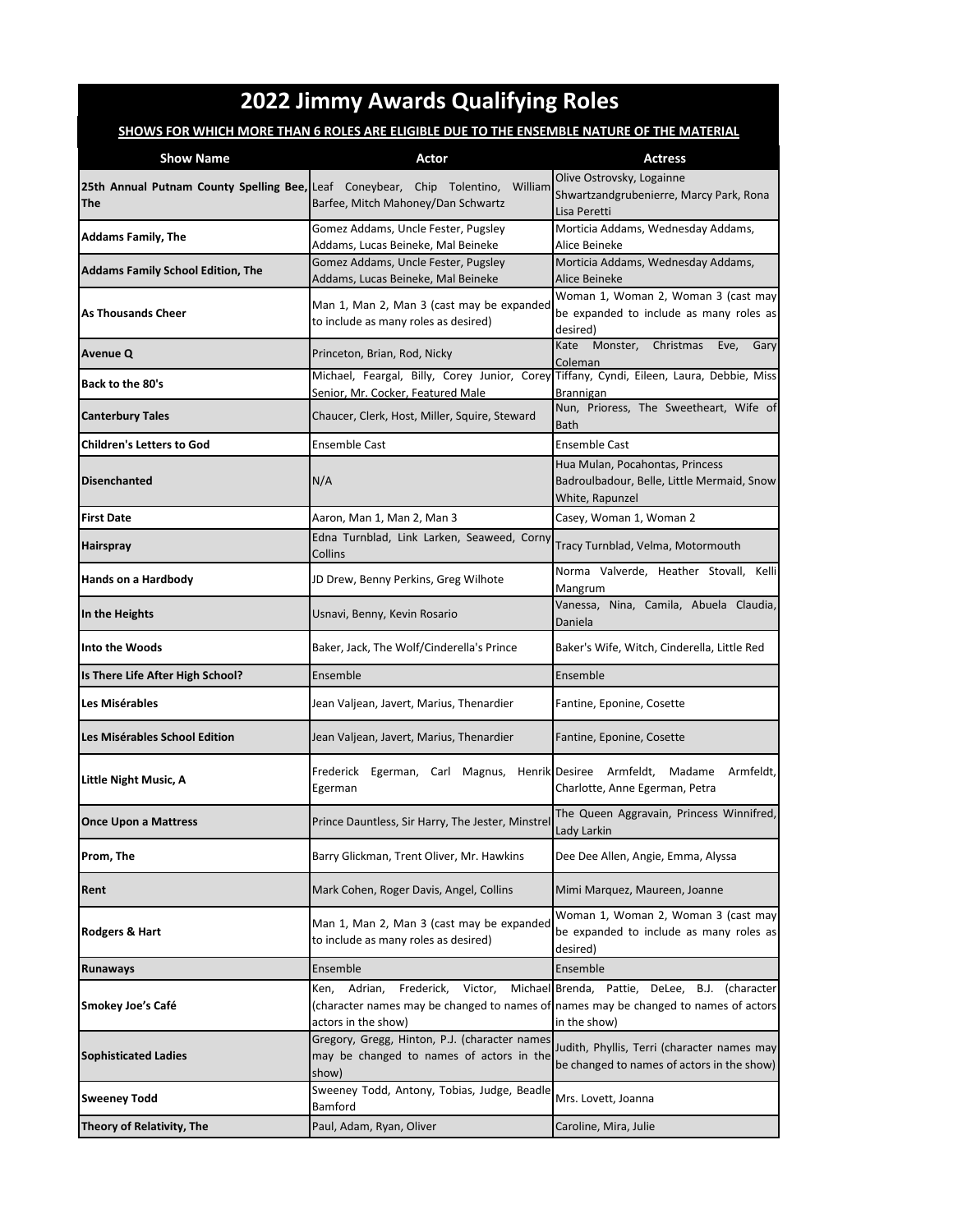| We Will Rock You (and School Edition) | Brit, Buddy, Galileo, Khashoggi         | Killer Queen, Oz, Scaramouche                                           |
|---------------------------------------|-----------------------------------------|-------------------------------------------------------------------------|
| Wonderland                            | Jack/White Knight, Caterpillar, El Gato | Alice, Chloe, Mrs. Everheart/Queen of<br>Hearts, Ms. Quizzle/Mad Hatter |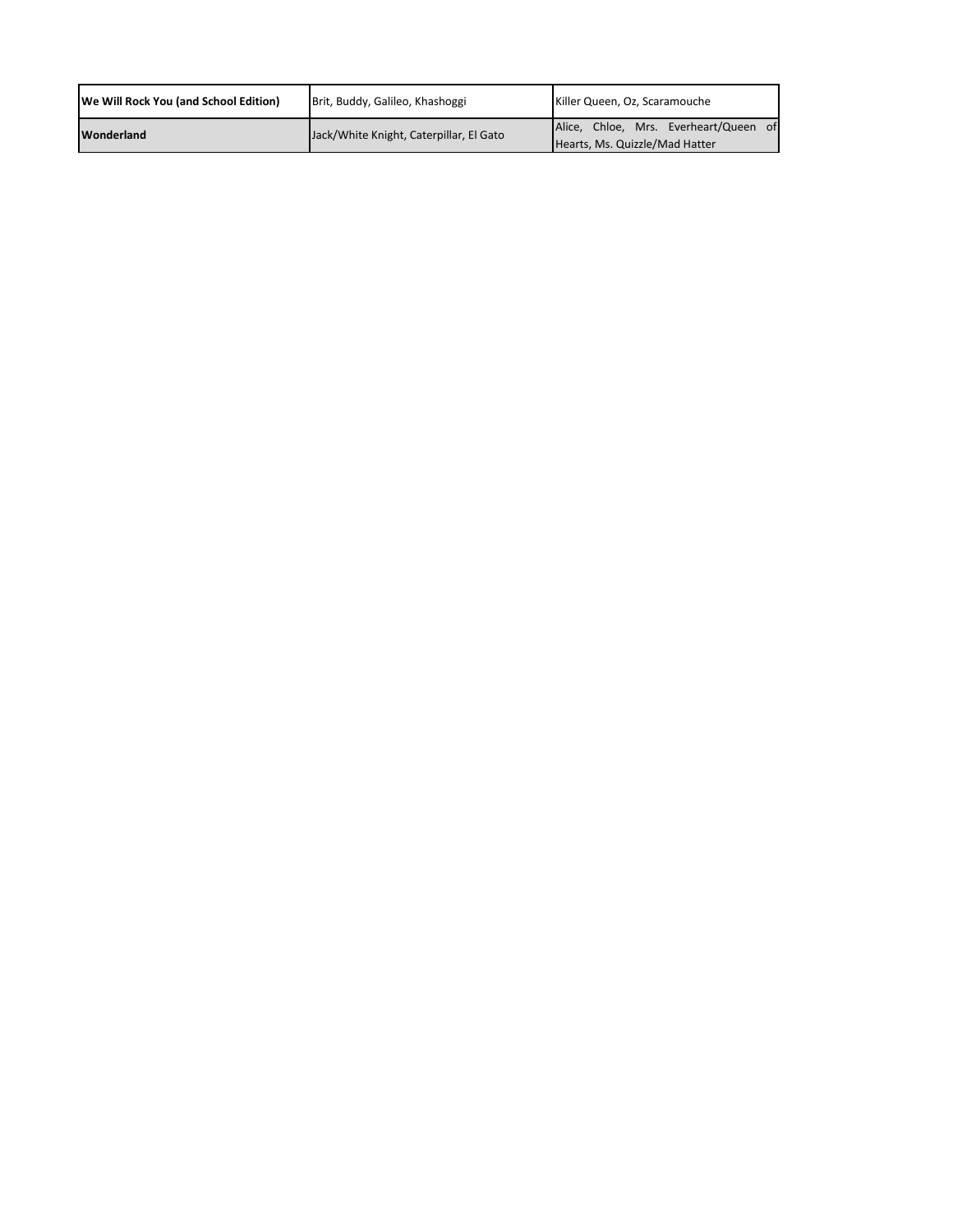| <b>SHOWS FOR WHICH UP TO 6 ROLES ARE ELIGIBLE</b> |                                                               |                                                                                                         |
|---------------------------------------------------|---------------------------------------------------------------|---------------------------------------------------------------------------------------------------------|
| <b>Show Name</b>                                  | Actor                                                         | <b>Actress</b>                                                                                          |
| 13                                                | Evan                                                          | Patrice                                                                                                 |
| 1776                                              | Ben Franklin, John Adams, Edward Rutledge                     | Abigail Adams                                                                                           |
| [title of show] (Clean Version)                   | Hunter, Jeff                                                  | Heidi, Susan                                                                                            |
| 110 in the Shade                                  | Bill Starbuck                                                 | Lizzie Curry                                                                                            |
| 13 Daughters                                      | Chun, Mana, Keoki                                             | Emmy, Kinau, Malia                                                                                      |
| 1940s Radio Hour, The                             | B.J. Gibson, Neal Tilden, Johnny Cantone                      | Ginger Brooks, Geneva Lee Browne, Ann<br>Collier                                                        |
| 35MM                                              | Man 1, Man 2, Man 3                                           | Woman 1, Woman 2                                                                                        |
| 42nd Street                                       | Julian Marsh, Billy Lawlor                                    | Peggy Sawyer, Dorothy Brock                                                                             |
| 9 to 5 The Musical                                | Franklin Hart, Jr., Joe                                       | Judy Bernly, Doralee Rhodes,<br>Violet<br>Newstead, Roz Keith                                           |
| A  My Name Is Alice                               | N/A                                                           | Woman 1, Woman 2, Woman 3, Woman 4,<br>Woman 5                                                          |
| <b>A Bronx Tale</b>                               | Calogero, Sonny, Lorenzo                                      | Jane, Rosina                                                                                            |
| A Gentleman's Guide to Love and Murder            | Monty, The D'Ysquith Family (if played by the<br>same person) | Sibella, Phoebe, Miss Marietta Shingle                                                                  |
| <b>Adding Machine, The</b>                        | Mr. Zero                                                      | Daisy                                                                                                   |
| <b>Adrift in Macao</b>                            | Mitch, Rick, Tempura                                          | Lureena, Corinna                                                                                        |
| <b>Adventures of Pinocchio, The</b>               | Geppetto, Pinocchio                                           | Fairy                                                                                                   |
| <b>Adventures of Tom Sawyer, The</b>              | Tom Sawyer, Huckleberry Finn                                  | N/A                                                                                                     |
| Aida                                              | Radames, Zoser, Mereb                                         | Aida, Amneres                                                                                           |
| Ain't Misbehavin'                                 | Andre, Ken                                                    | Nell, Armelia, Charlaine                                                                                |
| <b>All Night Strut</b>                            | Man 1, Man 2                                                  | Woman 1, Woman 2                                                                                        |
| All Shook Up                                      | Chad, Dennis                                                  | Natalie Heller/Ed, Sylvia, Sandra                                                                       |
| <b>Allegro</b>                                    | Joseph Taylor, Jr., Dr. Joseph Taylor                         | Marjorie Taylor, Jennie Brinker                                                                         |
| <b>Altar Boyz</b>                                 | Matthew, Mark, Luke, Juan, Abraham                            | N/A                                                                                                     |
| Amelie                                            | Nino                                                          | Young Amelie, Amelie                                                                                    |
| <b>Amen Corner</b>                                | David, Luke                                                   | Margaret Alexander                                                                                      |
| American Idiot                                    | Johnny, Will, Tunny                                           | Whatsername, Heather                                                                                    |
| American in Paris, An                             | Jerry Mulligan, Milo Davenport                                | Lise Dassin                                                                                             |
| <b>American Psycho</b>                            | Patrick                                                       | Jean                                                                                                    |
| Anastasia                                         | Dmitry, Vlad Popov, Gleb Vaganov                              | Princess Anastasia,<br>Dowager<br>Anya<br>Empress Maria Feodorovna, Countess Lily<br>Malevsky-Malevitch |
| <b>Animal Crackers</b>                            | Jeffrey T. Spaulding                                          | <b>Mary Stewart</b>                                                                                     |
| <b>Anne of Green Gables: The Musical</b>          | Gilbert, Matthew                                              | Anne, Marilla                                                                                           |
| Annie                                             | Oliver Warbucks                                               | Annie, Miss Hannigan                                                                                    |
| Annie Get Your Gun                                | Frank Butler                                                  | Annie Oakley                                                                                            |
| <b>Annie Get Your Gun (Revival)</b>               | Frank Butler, Tommy                                           | Annie Oakley, Winnie                                                                                    |
| <b>Anyone Can Whistle</b>                         | N/A                                                           | Fay Apple, Cora Hoover Hooper                                                                           |
| <b>Anything Goes</b>                              | Billy Crocker, Moonface, Lord Evelyn Oakleigh                 | Reno Sweeney, Hope Harcourt,<br>Erma<br>(named Bonnie in 1962 version)                                  |
| <b>Applause</b>                                   | N/A                                                           | Eve Harrington, Margo Channing                                                                          |
| Apple Tree, The                                   | Adam/Flip/Captain Sanjar,<br>Snake/Balladeer/Narrator         | Eve/Princess Barbara/Ella and Passionella                                                               |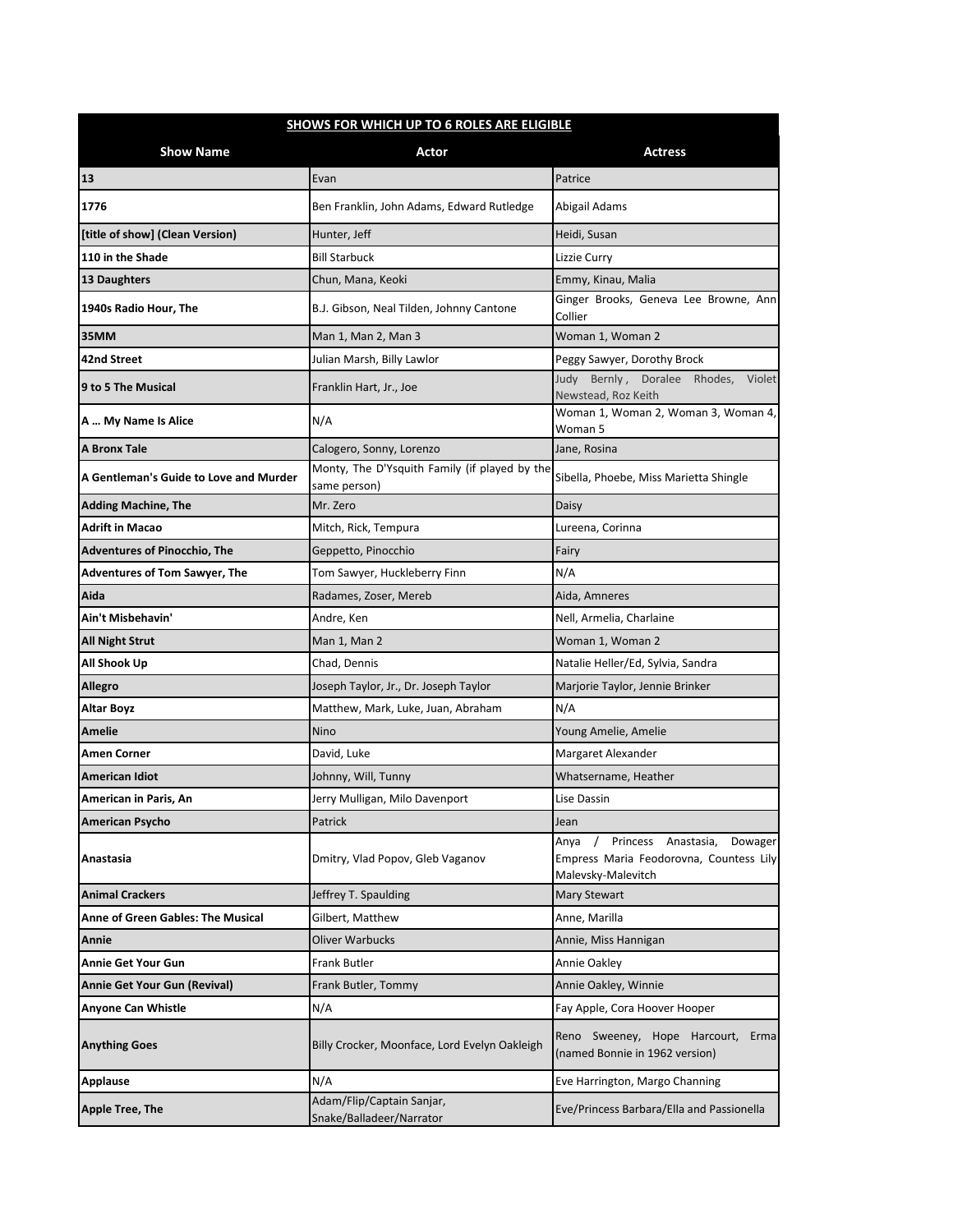| As You Like It                                  | Jaques, Orlando, Duke Senior                                                                                                                                                                                                                                                                            | Rosalind                                                                  |
|-------------------------------------------------|---------------------------------------------------------------------------------------------------------------------------------------------------------------------------------------------------------------------------------------------------------------------------------------------------------|---------------------------------------------------------------------------|
| <b>Aspects of Love</b>                          | Alex Dillingham, George Dillingham                                                                                                                                                                                                                                                                      | <b>Rose Vibert</b>                                                        |
| <b>Assassins</b>                                | Balladeer                                                                                                                                                                                                                                                                                               | N/A                                                                       |
| <b>Asylum: The Strange Case of Mary Lincoln</b> | Robert Lincoln                                                                                                                                                                                                                                                                                          | Mary Lincoln                                                              |
| <b>Babes in Arms</b>                            | Val LaMar                                                                                                                                                                                                                                                                                               | <b>Billie Smith</b>                                                       |
| <b>Babes in Arms (Guare Version)</b>            | Valentine White                                                                                                                                                                                                                                                                                         | Susie Ward                                                                |
| Baby                                            | Nick Sakarian, Alan McNally, Danny Hooper                                                                                                                                                                                                                                                               | Arlene McNally, Lizzie Fields, Pam Sakarian                               |
| <b>Baker's Wife, The</b>                        | Aimable Castagnet                                                                                                                                                                                                                                                                                       | Genevieve Castagnet, Dominique                                            |
| <b>Ballad of Baby Doe, The</b>                  | Horace Tabor                                                                                                                                                                                                                                                                                            | Elizabeth (Baby) Doe, Augusta Tabor                                       |
| <b>Band Geeks</b>                               | Elliot, Jake                                                                                                                                                                                                                                                                                            | Laura                                                                     |
| <b>Bandstand</b>                                | Donny                                                                                                                                                                                                                                                                                                   | Julia, June                                                               |
| <b>Bare</b>                                     | Jason, Peter                                                                                                                                                                                                                                                                                            | Ivy, Nadia                                                                |
| <b>Barnum</b>                                   | Phineas<br>Taylor<br>Tom<br>Barnum,<br>Ringmaster/James Bailey                                                                                                                                                                                                                                          | Thumb, Charity<br>Barnum,<br>Lind,<br>Jenny<br>Joice<br>Heth/Blues Singer |
| <b>Bat Boy</b>                                  | Bat Boy, Dr. Thomas Parker                                                                                                                                                                                                                                                                              | Shelley Parker, Meredith Parker                                           |
| <b>Battle of Boat, The</b>                      | William Miller, Peter "Beagle" Grimble                                                                                                                                                                                                                                                                  | <b>Frances Miller</b>                                                     |
| <b>Be More Chill</b>                            | Jeremy Heere, Michael Mell, The Squip, Rich                                                                                                                                                                                                                                                             | Christine                                                                 |
| <b>Beautiful Game, The</b>                      | John Kelly, Father O'Donnell, Thomas Malloy                                                                                                                                                                                                                                                             | Mary<br>MacGuire,<br>Christine<br>Warner,<br>Bernadette                   |
| <b>Beauty and the Beast</b>                     | Beast, Gaston, Lumiere, Lefou                                                                                                                                                                                                                                                                           | Belle, Mrs. Potts                                                         |
| Hart                                            | Seth, Michael Tom (cast may be expanded to Heather, Michelle, Kim (cast may be<br>Beguiled Again: The Songs of Rodgers & include as many roles as desired and expanded to include as many roles as<br>characters may be renamed to refer to current desired and characters may be renamed to<br>actors) | refer to current actors)                                                  |
| <b>Bella: An American Tall Tale</b>             | Nathanial                                                                                                                                                                                                                                                                                               | Bella, Mama, Aloysius                                                     |
|                                                 |                                                                                                                                                                                                                                                                                                         |                                                                           |
| <b>Bells Are Ringing</b>                        | Jeffrey Moss                                                                                                                                                                                                                                                                                            | Ella Peterson                                                             |
| Bernarda Alba                                   | N/A                                                                                                                                                                                                                                                                                                     | Bernarda Alba, Angustias,<br>Magdalena,<br>Amelia, Martirio, Adela        |
| Best Little Whorehouse in Texas, The            | Sheriff Ed Earl Dodd, Melvin P. Thorp                                                                                                                                                                                                                                                                   | Mona Stangley, Jewel                                                      |
| <b>Big</b>                                      | Billy, Josh Baskin                                                                                                                                                                                                                                                                                      | Susan                                                                     |
| <b>Big Fish</b>                                 | Edward Bloom, Will Bloom                                                                                                                                                                                                                                                                                | Sandra Bloom                                                              |
| <b>Big Fish School Edition</b>                  | Edward Bloom, Will Bloom                                                                                                                                                                                                                                                                                | Sandra Bloom                                                              |
| <b>Big Fish: Twelve Chairs Version</b>          | Edward Bloom, Will Bloom                                                                                                                                                                                                                                                                                | Sandra Bloom                                                              |
| <b>Big River</b>                                | Jim, Huckleberry Finn                                                                                                                                                                                                                                                                                   | Mary Jane                                                                 |
| <b>Billy Elliot</b>                             | Billy, Michael                                                                                                                                                                                                                                                                                          | Mrs. Wilkinson                                                            |
| <b>Birds of Paradise</b>                        | Andy, Homer, Lawrence Wood                                                                                                                                                                                                                                                                              | Marjorie, Julia                                                           |
| <b>BKLYN: The Musical</b>                       | Taylor Collins, Street Singer                                                                                                                                                                                                                                                                           | Brooklyn, Paradice                                                        |
| <b>Blood Brothers</b>                           | Narrator, Mickey, Eddie                                                                                                                                                                                                                                                                                 | Mrs. Johnstone                                                            |
| <b>Bloody Bloody Andrew Jackson</b>             | Andrew Jackson                                                                                                                                                                                                                                                                                          | N/A                                                                       |
| <b>Bloomer Girl</b>                             | Jeff Calhoun                                                                                                                                                                                                                                                                                            | Evalina, Daisy, Serena                                                    |
| <b>Blues in the Night</b>                       | Man in the Saloon                                                                                                                                                                                                                                                                                       | Girl with a Date, Lady from the Road,<br>Woman of the World               |
| <b>Body Beautiful, The</b>                      | Dave                                                                                                                                                                                                                                                                                                    | Ann, Marge                                                                |
| <b>Bodyguard, The</b>                           | N/A                                                                                                                                                                                                                                                                                                     | Rachel Marron                                                             |
| <b>Bonnie &amp; Clyde</b>                       | Clyde                                                                                                                                                                                                                                                                                                   | Bonnie                                                                    |
| <b>Boy Friend, The</b>                          | Tony, Percival Browne                                                                                                                                                                                                                                                                                   | Polly, Madame Dubonnet                                                    |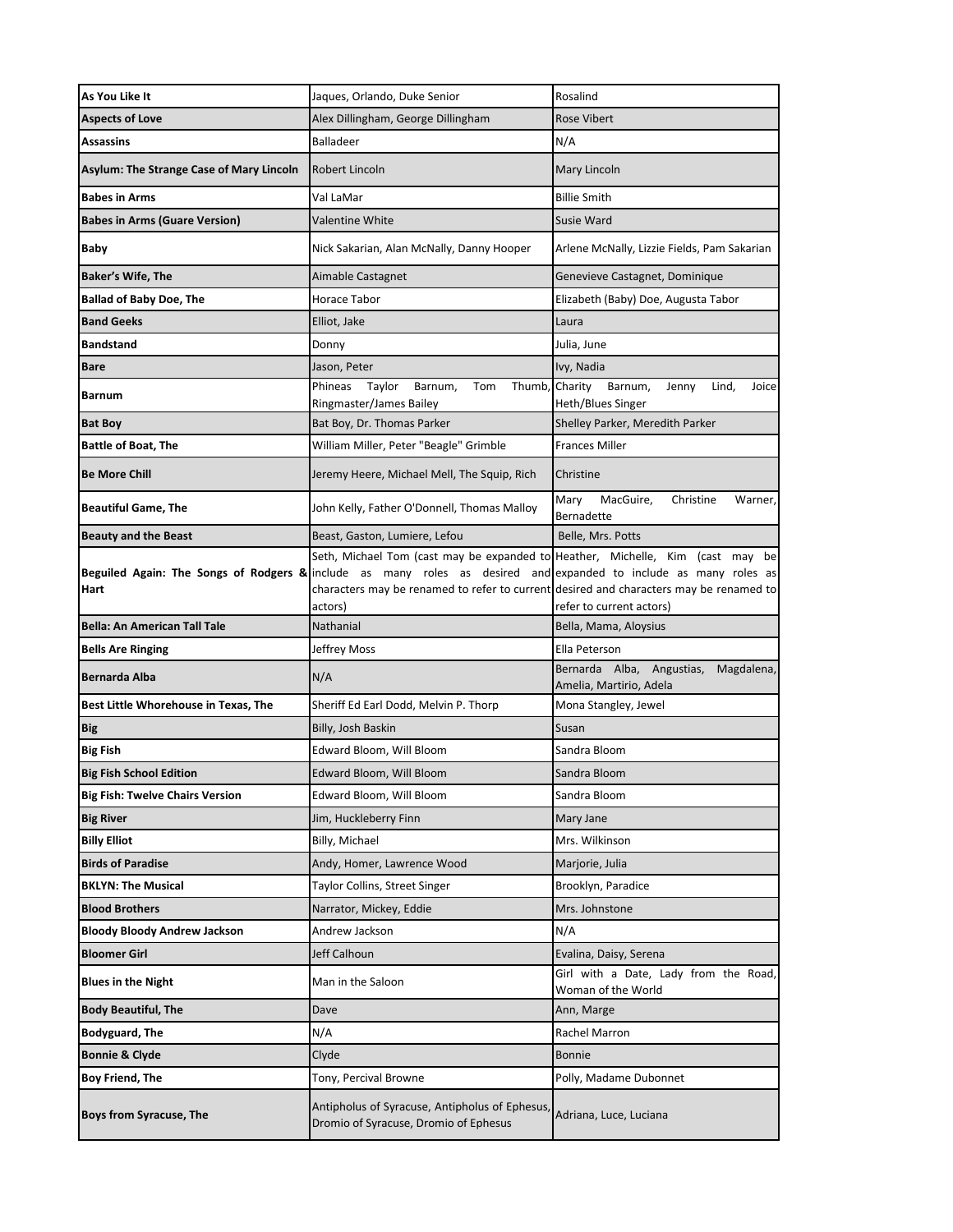| Brain from Planet X, The              | Fred, The Brain, Zubrick                                         | Joyce, Donna, Yoni                                                                    |
|---------------------------------------|------------------------------------------------------------------|---------------------------------------------------------------------------------------|
| <b>Bridges of Madison County, The</b> | Robert Kincaid, Bud                                              | Francesca                                                                             |
| <b>Brigadoon</b>                      | Tommy Albright, Charlie Dalrymple                                | Fiona MacLaren, Meg Brockie                                                           |
| <b>Bright Lights, Big City</b>        | Jamie, Tad, Michael                                              | Amanda, Vicky, Mother                                                                 |
| <b>Bright Star</b>                    | Billy Cane, Jimmy Ray Dobbs, Mayor Josiah<br><b>Dobbs</b>        | Alice Murphy, Margo, Lucy Grant                                                       |
| <b>Bring It On</b>                    | Randall                                                          | Campbell, Eva, Danielle                                                               |
| <b>Bubbling Brown Sugar</b>           | Charlie                                                          | N/A                                                                                   |
| <b>Bugsy Malone</b>                   | Bugsy Malone, Fat Sam, Dandy Dan                                 | Blousey, Tallulah                                                                     |
| <b>Bullets Over Broadway</b>          | Cheech, Nick Valenti, David Shayne                               | Ellen, Olive Neal, Helen Sinclair                                                     |
| <b>Burnt Part Boys</b>                | Pete, Jake                                                       | N/A                                                                                   |
| <b>By Jeeves</b>                      | Bertie Wooster, Jeeves                                           | Honoria Glossop                                                                       |
| By Jupiter                            | Sapiens                                                          | Hippolyta                                                                             |
| Bye Bye Birdie                        | Conrad Birdie, Albert Peterson, Harry MacAfee                    | Rose Alvarez, Kim MacAfee, Mae Peterson<br>(only qualifies with additional materials) |
| Cabaret                               | Master of Ceremonies, Clifford Bradshaw                          | Sally Bowles, Fraulein Schneider                                                      |
| Calamity Jane                         | Wild Bill Hickok, Francis Fryer                                  | Calamity Jane, Katie Brown                                                            |
| <b>Call Me Madam</b>                  | Cosmo Constantine, Kenneth Gibson                                | Mrs. Sally Adams                                                                      |
| Calvin Berger                         | Calvin, Matt                                                     | Rosanna, Brett                                                                        |
| Camelot                               | Arthur, Lancelot                                                 | Guenevere                                                                             |
| Can-Can                               | Judge Aristide Forestier                                         | La Môme Pistache                                                                      |
| Candide                               | Candide                                                          | Cunegonde                                                                             |
| Carmen Jones                          | Joe, Husky Miller                                                | Carmen Jones                                                                          |
| Carnival!                             | Paul Berthalet, Marco the Magnificent                            | Lili, Rosalie                                                                         |
| Caroline, or Change                   | Caroline, Dotty                                                  | Noah, Stuart                                                                          |
| Carousel                              | Billy Bigelow, Enoch Snow                                        | Julie Jordan, Carrie Pipperidge, Nettie                                               |
| Carrie: the musical                   | <b>Tommy Ross</b>                                                | Sue Snell, Carrie, Margaret White                                                     |
| Catch Me If You Can                   | Carl Hanratty, Frank Abagnale Jr., Frank<br>Abagnale Sr.         | Brenda Strong, Paula Abagnale                                                         |
| Catered Affair, A                     | Tom Hurley, Ralph Halloran, Winston                              | Aggie Hurley, Janey Hurley                                                            |
| Cats                                  | Rum<br>Tum<br>Tugger,<br>Old<br>Deuteronomy,<br>Munkustrap       | Grizabella                                                                            |
| Celebration                           | Mr. Rich, Orphan, Potemkin                                       | Angel                                                                                 |
| Chaplin                               | Chaplin, Sydney Chaplin                                          | Hedda Hopper, Hannah Chaplin,<br>Oona<br>O'Neill                                      |
| Chess                                 | Freddie, Anatoly, Molokov                                        | Florence                                                                              |
| Chicago: Teen Edition                 | Billy Flynn, Amos Hart                                           | Roxie Hart, Velma Kelly, Mama Morton                                                  |
| Children of Eden                      | Adam/ Noah, Father, Cain/Japheth                                 | Eve/Mama Noah                                                                         |
| <b>Chitty Chitty Bang Bang</b>        | Caractacus Potts, Jeremy Potts                                   | Truly Scrumptious, Jemima Potts                                                       |
| <b>Chorus Line, A: Teen Edition</b>   | Mike                                                             | Diana, Val, Cassie                                                                    |
| Christmas Carol, A                    | Scrooge, Fred, Young Scrooge                                     | <b>Belle</b>                                                                          |
| Christmas Carol, A (Broadway)         | Scrooge, Mr. Cratchitt, Jacob Marley, Ghost of<br>Christmas Past | N/A                                                                                   |
| <b>Cinderella (Enchanted Edition)</b> | Christopher                                                      | Cinderella, Fairy Godmother                                                           |
| Cinderella (R&H Broadway)             | Topher                                                           | Ella, Marie, Charlotte, Gabrielle                                                     |
| Cinderella (R&H Original)             | <b>Prince Charming</b>                                           | Cinderella, Godmother                                                                 |
| <b>City of Angels</b>                 | Stone, Stine                                                     | Donna/Oolie, Gabby/Bobbi                                                              |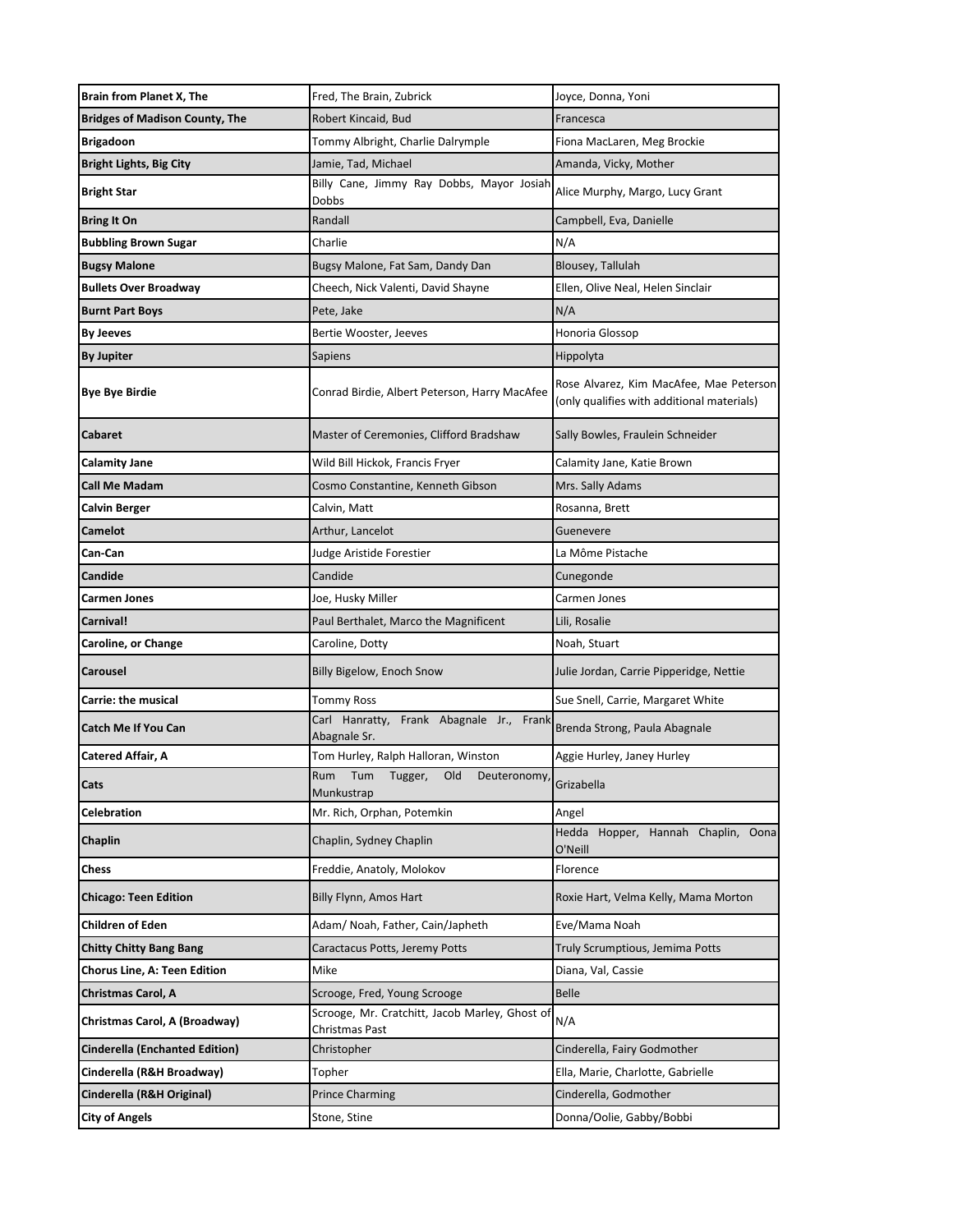| Civil War, The                                             | Frederick Douglas, Pierce, Sam, Lochran                            | Sarah, Bessie                                                                                           |
|------------------------------------------------------------|--------------------------------------------------------------------|---------------------------------------------------------------------------------------------------------|
| Class Act, A                                               | Ed, Bobby                                                          | Sophie, Felicia, Lucy                                                                                   |
| <b>Closer Than Ever</b>                                    | Man 1, Man 2, Man 3                                                | Woman 1, Woman 2                                                                                        |
| Clue: The Musical                                          | Mr. Boddy                                                          | Mrs. White, Mrs. Peacock                                                                                |
| Cocoanuts, The                                             | Jamison, Bob                                                       | Polly                                                                                                   |
| Color Purple, The                                          | Mister, Harpo                                                      | Celie, Shug                                                                                             |
| Company                                                    | Robert                                                             | Marta, Joanne, Amy                                                                                      |
| Connecticut Yankee, A                                      | Ensign Gerald Lake/Sir Galahad, Lt. Martir<br><b>Barrett</b>       | Lt. Fay Merrill/Queen Morgan Le Fay, Corp.<br>Alice Courtleigh/The Demoiselle Alisande la<br>Carteloise |
| Copacabana                                                 | Stephen, Rico Castelli                                             | Lola La Mar                                                                                             |
| Crazy for You                                              | <b>Bobby Child</b>                                                 | Polly Baker                                                                                             |
| Cry-Baby                                                   | Wade "Cry-Baby" Walker, Dupree, Baldwin                            | Allison Vernon-Williams, Lenora                                                                         |
| Curtains                                                   | Lieutenant Frank Cioffi, Aaron Fox                                 | Carmen Bernstein, Georgia Hendricks, Niki<br>Harris                                                     |
| <b>Curtains School Edition</b>                             | Lieutenant Frank Cioffi, Aaron Fox                                 | Carmen Bernstein, Georgia Hendricks, Niki<br>Harris                                                     |
| Daddy Long Legs                                            | Jervis                                                             | Jerusha                                                                                                 |
| Dames at Sea                                               | Dick                                                               | Ruby, Mona Kent                                                                                         |
| Damn Yankees                                               | Applegate, Joe Hardy                                               | Lola                                                                                                    |
| Dani Girl                                                  | N/A                                                                | Dani                                                                                                    |
| Day in Hollywood / A Night in the Ukraine,<br>A            | Carlo, Serge B. Samovar, Constantine                               | Mrs. Pavlenko, Gino, Nina                                                                               |
| <b>Dear World</b>                                          | N/A                                                                | Countess Aurelia, Nina, Constance                                                                       |
| Death Takes a Holiday                                      | Death/Prince Nikolai Sirki, Major Eric Fenton,<br>Corrado Montelli | <b>Duchess</b><br>Stephanie<br>Grazia<br>Lamberti,<br>Lamberti                                          |
| <b>Decline and FallCole Porter, The</b>                    | Boy I, Boy II                                                      | Girl I, Girl II, Girl III                                                                               |
| Desert Song, The                                           | Pierre Birabeau                                                    | Margot Vonvalet                                                                                         |
| Dessa Rose                                                 | Nathan, Nehemiah                                                   | Dessa, Ruth                                                                                             |
| Destry Rides Again                                         | <b>Tom Destry</b>                                                  | Frenchy                                                                                                 |
| <b>Dirty Rotten Scoundrels</b>                             | Lawrence, Freddy                                                   | <b>Christine Colgate</b>                                                                                |
| Disaster                                                   | Chad, Tony                                                         | Sister Mary Downey,<br>Jackie,<br>Levora,<br>Marianne                                                   |
| Do Black Patent Leather Shoes Really<br><b>Reflect Up?</b> | <b>Eddie Ryan</b>                                                  | <b>Becky Bakowski</b>                                                                                   |
| Do I Hear a Waltz?                                         | Renato Di Rossi                                                    | Leona Samish                                                                                            |
| <b>Doctor Dolittle</b>                                     | Dr. John Dolittle                                                  | N/A                                                                                                     |
| Dogfight                                                   | Eddie                                                              | Rose                                                                                                    |
| Doll's Life, A                                             | Johan/Actor/Torvald, Otto                                          | Nora/Actress                                                                                            |
| Donnybrook!                                                | John Enright                                                       | Ellen Roe Danaher                                                                                       |
| Double Trouble (A Musical Tour de Farce)                   | Bobby Martin, Jimmy Martin                                         | N/A                                                                                                     |
| Dr. Selavy's Magic Theatre                                 | Ben, Dr. Steve, Dr. Bob                                            | Dr. Mary, Dr. Jessica, Dr. Amy                                                                          |
| Dracula                                                    | Dracula, Jonathan Harker                                           | Lucy, Mina                                                                                              |
| Dreamgirls                                                 | Curtis Taylor, Jr.                                                 | Effie Melody White, Deena Jones, Lorrell<br>Robinson                                                    |
| Drowsy Chaperone, The                                      | Adolpho, Robert, Man In Chair                                      | Janet Van De Graaf, The Drowsy Chaperone                                                                |
| Edges                                                      | Man 1, Man 2                                                       | Woman 1, Woman 2                                                                                        |
| <b>Eleanor - An American Love Story</b>                    | Franklin Roosevelt, Louis Howe                                     | Roosevelt                                                                                               |
| <b>Elegies: A Song Cycle</b>                               | Man 1, Man 2                                                       | Woman 1, Woman 2                                                                                        |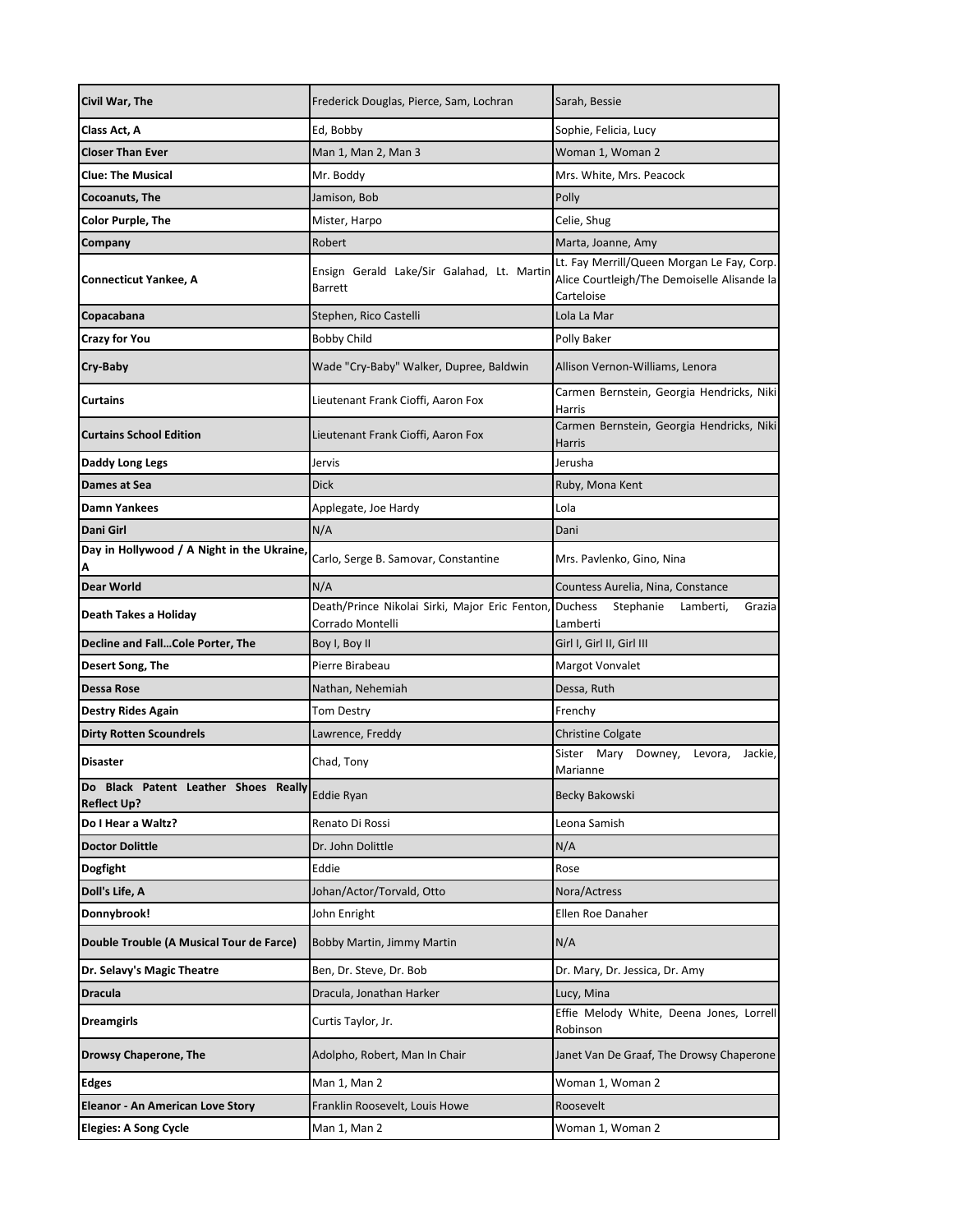| Elf                                                | Buddy, Walter, Michael                                                                 | Jovie, Emily                                                                                 |
|----------------------------------------------------|----------------------------------------------------------------------------------------|----------------------------------------------------------------------------------------------|
| <b>Emperor's New Clothes, The</b>                  | The Emperor, Kimberly, Lord Vince                                                      | Mama, Sam                                                                                    |
| <b>Evil Dead the Musical</b>                       | Ash                                                                                    | Cheryl                                                                                       |
| Evita                                              | Perón, Che                                                                             | Eva Perón                                                                                    |
| <b>Face the Music</b>                              | Pat Mason, Jr.                                                                         | Kit Baker                                                                                    |
| <b>Falsettos</b>                                   | Whizzer, Marvin, Mendel                                                                | Trina                                                                                        |
| Fame                                               | Nick Piazza, Tyrone Jackson                                                            | Serena Katz, Carmen Diaz                                                                     |
| Family Affair, A                                   | Gerry Siegal, Alfie Nathan                                                             | Sally Nathan, Tilly Siegal                                                                   |
| Fanny                                              | Marius, Panisse, César                                                                 | Fanny                                                                                        |
| <b>Fantasticks, The</b>                            | Matt, El Gallo                                                                         | Luisa                                                                                        |
| <b>Far From Heaven</b>                             | Frank Whitaker, Raymond Deagan                                                         | Cathy Whitaker                                                                               |
| Fela!                                              | Fela Anikulapo-Kuti                                                                    | Funmilayo Anikulapo-Kuti, Sandra Isadore                                                     |
| <b>Fiddler on the Roof</b>                         | Tevye, Motel, Perchik                                                                  | Golde, Hodel                                                                                 |
| <b>Finian's Rainbow</b>                            | Finian McLonergan, Og, Woody                                                           | Sharon McLonergan                                                                            |
| <b>Fiorello!</b>                                   | Fiorello LaGuardia                                                                     | Marie, Thea                                                                                  |
| <b>First Impressions</b>                           | Fitzwilliam Darcy                                                                      | Elizabeth Bennett, Mrs. Bennett                                                              |
| <b>Five Guys Named Moe</b>                         | Big Moe, Eat Moe, Four-Eyed Moe, Little Moe,<br>No Moe, Nomax                          | N/A                                                                                          |
| <b>Flashdance</b>                                  | N/A                                                                                    | Alexandra "Alex" Owens                                                                       |
| <b>Flora, The Red Menace</b>                       | Harry Toukarian                                                                        | Flora                                                                                        |
| <b>Flower Drum Song</b>                            | Sammy Fong, Wang Ta                                                                    | Mei-Li, Linda Low                                                                            |
| <b>Flower Drum Song (Hwang Version)</b>            | Ta, Wang/Sammy Fong                                                                    | Me-Li, Linda Low, Madame Liang                                                               |
| <b>Floyd Collins</b>                               | Floyd Collins, Homer                                                                   | <b>Nellie</b>                                                                                |
| <b>Fly By Night</b>                                | Harold McClam, Mr. McClam, Narrator                                                    | Daphne, Miriam, Narrator (if played by a<br>female)                                          |
| <b>Follies</b>                                     | Benjamin Stone, Buddy Plummer                                                          | Sally Durant Plummer, Phyllis Rogers Stone                                                   |
| <b>Footloose</b>                                   | Ren McCormack, Reverend Shaw Moore<br>Willard Hewitt                                   | Ariel Moore, Rusty, Vi Moore                                                                 |
| <b>Forever Plaid</b>                               | Smudge, Jinx, Sparky, Francis                                                          | N/A                                                                                          |
| <b>Frankenstein- A New Musical</b>                 | Victor Frankenstein, The Creature, The Father<br>aka Alphonse Frankenstein)            | Elizabeth Lavenza                                                                            |
| <b>Freaky Friday (Full Length Version)</b>         | Adam                                                                                   | Ellie, Katherine                                                                             |
| <b>Frogs, The</b>                                  | Dionysus, Xanthias                                                                     | N/A                                                                                          |
| <b>Fugitive Songs</b>                              | Gavin, Matt, Joshua (character names may be<br>changed to names of actors in the show) | Alysha, Karen, Barrett (character names<br>may be changed to names of actors in the<br>show) |
| <b>Full Monty, The</b>                             | Jerry Lukowski, Dave Bukatinsky, Ethan Girard<br><b>Malcolm MacGregor</b>              | Jeanette, Vicki                                                                              |
| <b>Fun Home</b>                                    | Bruce                                                                                  | Small Alison, Medium Alison, Alison, Helen                                                   |
| <b>Funny Girl</b>                                  | Nick Arnstein                                                                          | <b>Fanny Brice</b>                                                                           |
| Funny Thing Happened on the Way to the<br>Forum, A | Prologus/ Pseudolus, Hero, Hysterium, Miles                                            | Philia, Domina                                                                               |
| <b>Gentlemen Prefer Blondes</b>                    | <b>Gus Esmond</b>                                                                      | Lorelei Lee, Dorothy Shaw                                                                    |
| George M!                                          | George M. Cohan                                                                        | N/A                                                                                          |
| <b>Getting the Band Back Together</b>              |                                                                                        |                                                                                              |
| <b>Ghost the Musical</b>                           | Mitch, Bart, Sully                                                                     | Dani                                                                                         |
|                                                    | Sam Wheat, Carl                                                                        | Molly Jensen, Oda Mae Brown                                                                  |
| Giant                                              | Jordan "Bick" Benedict, Jett Rink, Uncle<br>'Bawley" Benedict                          | Leslie Benedict, Luz Benedict, Vashti                                                        |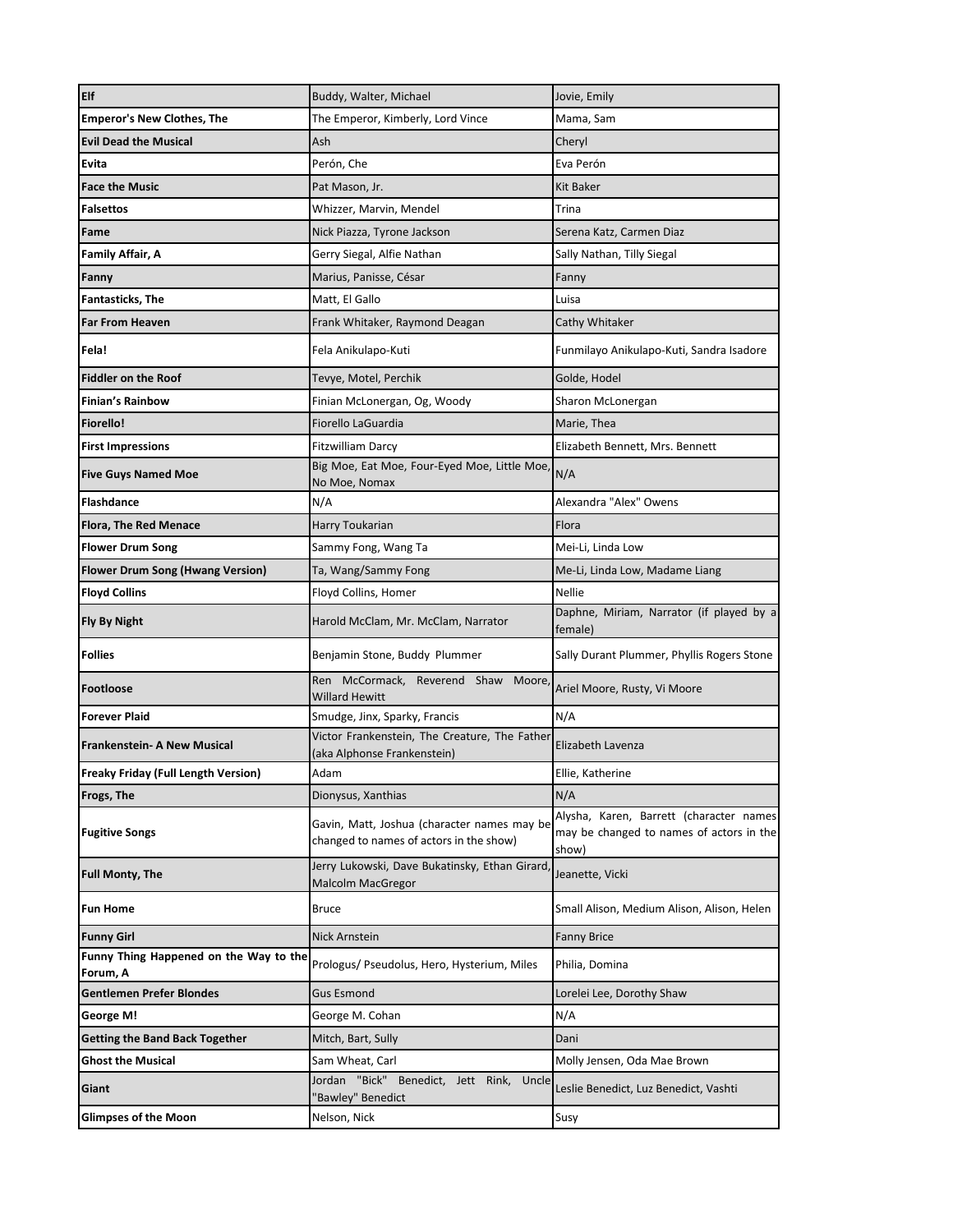| <b>Glorious Ones, The</b>          | Dottore, Flamino, Francesco                                                                                        | Armanda, Columbina, Isabella                                                                       |
|------------------------------------|--------------------------------------------------------------------------------------------------------------------|----------------------------------------------------------------------------------------------------|
| Glory Days                         | Will, Andy, Jack, Skip                                                                                             | N/A                                                                                                |
| God Bless You, Mr. Rosewater       | Eliot, Mushari                                                                                                     | Sylvia                                                                                             |
| Godspell                           | Jesus, Judas                                                                                                       | N/A                                                                                                |
| Golden Apple, The                  | Ulysses                                                                                                            | Helen, Penelope                                                                                    |
| Goldilocks                         | Max Grady, George Randolph Brown                                                                                   | Lois Lee, Maggie Harris                                                                            |
| Good News! (revised)               | Tom Marlowe, Bobby Randall                                                                                         | Connie Lane, Babe O'Day, Prof. Charlotte<br>Kenyon                                                 |
| Goodbye Girl, The                  | Elliot                                                                                                             | Paula, Mrs. Crosby                                                                                 |
| Gorilla Man                        | Billy                                                                                                              | N/A                                                                                                |
| Grand Hotel                        | Dr. Otternschlag, Preysing, Baron Von Gaigern                                                                      | Flaemmchen, Grushinskaya                                                                           |
| <b>Grand Night for Singing, A</b>  | Martin, Jason (characters may be renamed to Lynne, Victoria, Alyson (characters may be<br>refer to current actors) | renamed to refer to current actors)                                                                |
| <b>Grand Tour, The</b>             | Little Jacobowsky, Stjerbinsky                                                                                     | Marianne                                                                                           |
| Grass Harp, The                    | Collin, Judge Cool, Dr. Morris Ritz                                                                                | Dollyheart<br>Talbo,<br>Catherine<br>Creek,<br>Babylove                                            |
| Greenwillow                        | Gideon                                                                                                             | Dorrie                                                                                             |
| <b>Guys and Dolls</b>              | Sky Masterson, Nathan Detroit, Nicely-Nicely<br>Johnson                                                            | Sarah Brown, Miss Adelaide                                                                         |
| Gypsy                              | N/A                                                                                                                | Rose, Louise                                                                                       |
| H.M.S. Pinafore                    | Captain Corcoran, Ralph Rackstraw                                                                                  | Josephine, Little Buttercup                                                                        |
| H.M.S. Pinafore (D'Oyly Carte)     | Captain Corcoran, Ralph Rackstraw                                                                                  | Josephine, Little Buttercup                                                                        |
| Hair                               | Claude, Berger                                                                                                     | Sheila, Crissy                                                                                     |
| Happy Days: A New Musical          | Arnold<br>"The<br>Fonz"<br>Fonzarelli,<br>Ritchie<br>Cunningham, Howard Cunningham                                 | Pinky Tuscadero                                                                                    |
| <b>Head Over Heels</b>             | Basilius, Musidorus, Pythio                                                                                        | Pamela, Philoclea, Mopsa, Pythio                                                                   |
| Heartbeats                         | Steve, Man 1, Man 2                                                                                                | Annie, Woman 1, Woman 2                                                                            |
| Heathers The Musical: Teen Edition | JD                                                                                                                 | Veronica<br>Sawyer,<br>Heather<br>Chandler,<br>Heather McNamara, Heather Duke, Martha<br>Dunnstock |
| Hedwig and the Angry Inch          | Hedwig                                                                                                             | N/A                                                                                                |
| Hello Girls, The                   | Cpt. Joseph Riser                                                                                                  | Grace Banker, Suzanne Prevot, Helen Hill,<br>Bertha Hunt, Louise Lebreton                          |
| Hello, Dolly!                      | Cornelius Hackl, Horace Vandergelder                                                                               | Mrs. Dolly Gallagher Levi, Mrs. Molloy                                                             |
| Hello! My Baby                     | Mickey McKee                                                                                                       | <b>Betty Gold/Buddy</b>                                                                            |
| Henry, Sweet Henry                 | <b>Henry Orient</b>                                                                                                | Valerie Boyd, Marian Gilbert                                                                       |
| <b>High Fidelity</b>               | Rob, Dick, Barry                                                                                                   | Marie, Laura, Liz                                                                                  |
| <b>High School Musical</b>         | <b>Troy Bolton</b>                                                                                                 | Gabriella Montez, Sharpay Evans                                                                    |
| <b>High School Musical 2</b>       | Troy Bolton, Ryan Evans                                                                                            | Gabriella Montez, Sharpay Evans                                                                    |
| High Society                       | C. K. Dexter Haven, Mike Connor, Uncle Willie                                                                      | Tracy Samantha Lord, Liz Imbrie                                                                    |
| High Spirits                       | <b>Charles Condomine</b>                                                                                           | Madame Arcati, Ruth Condomine, Elvira                                                              |
| Holiday Inn                        | Jim Hardy, Ted Hanover                                                                                             | Lila Dixon, Linda Mason                                                                            |
| Honeymoon in Vegas                 | Jack Singer, Tommy Korman                                                                                          | Betsy Nolan, Bea Singer                                                                            |
| Honk!                              | Ugly, Cat                                                                                                          | Ida                                                                                                |
| Hot Mikado, The                    | Ko-Ko, Nanki-Poo                                                                                                   | Yum-Yum                                                                                            |
| <b>How Now, Dow Jones</b>          | Charley                                                                                                            | Kate                                                                                               |
| How to Eat Like a Child            | George, Billy                                                                                                      | Rachel                                                                                             |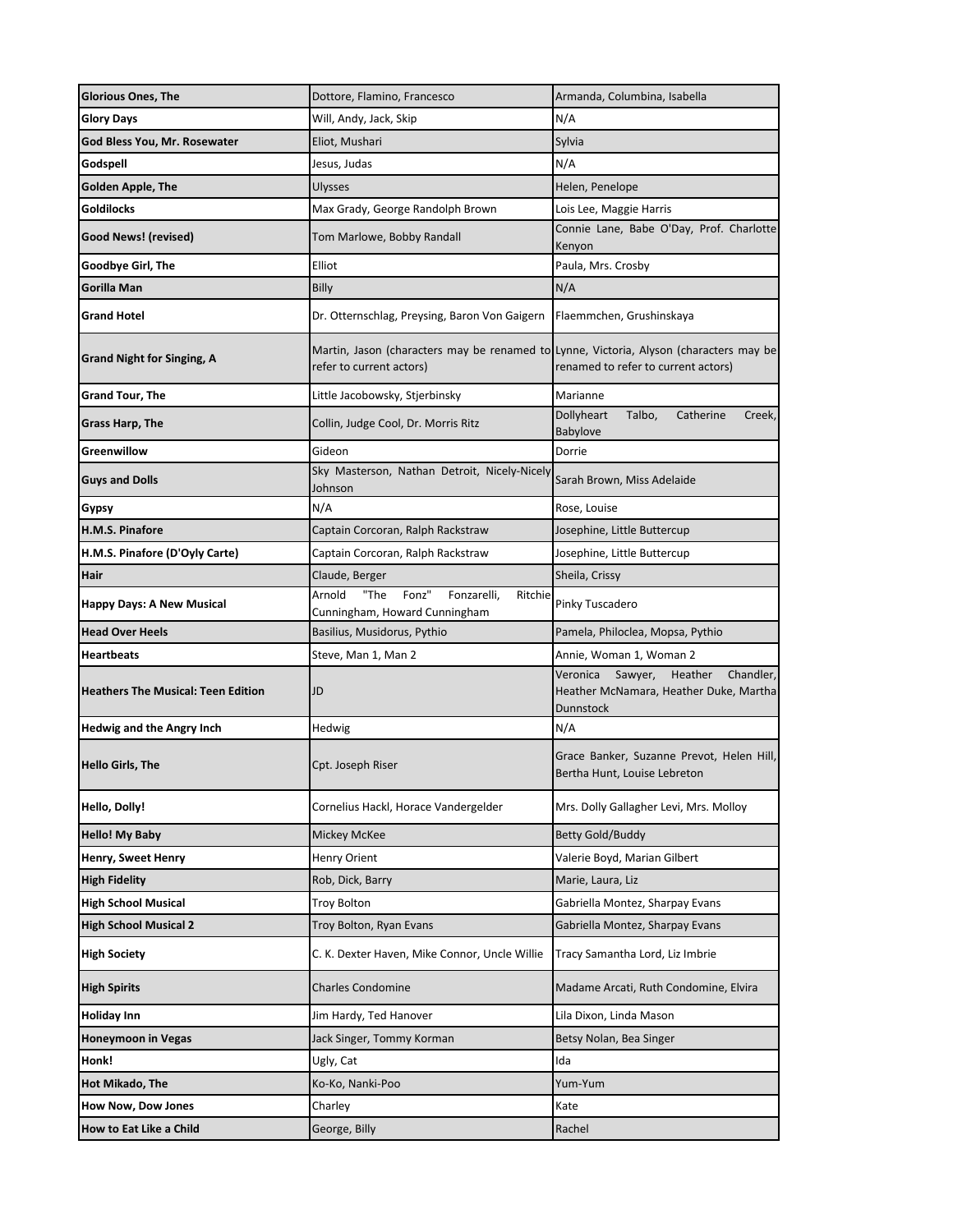| How to Succeed in Business Without Really<br>Trying       | J. Pierrepont Finch                                                   | Rosemary Pillkington                                                    |
|-----------------------------------------------------------|-----------------------------------------------------------------------|-------------------------------------------------------------------------|
| Hunchback Of Notre Dame, The<br>(Menken/Schwartz)         | Frollo, Quasimodo, Phoebus                                            | Esmerelda                                                               |
| I Can Get it For You Wholesale                            | Harry Bogden                                                          | Miss Marmelstein, Ruthie Rivkin, Martha<br>Mills, Mrs. Bogden           |
| l Do! I Do!                                               | He (Michael)                                                          | She (Agnes)                                                             |
| l Love You Because                                        | Austin                                                                | Marcy                                                                   |
| I Love You, You're Perfect, Now Change                    | Man 1 (Robert), Man 2 (Jordan)                                        | Woman 1 (Jennifer), Woman 2 (Melissa)                                   |
| I Married an Angel                                        | Willie, Peter, Harry                                                  | Angel, Judy                                                             |
| I Remember Mama                                           | N/A                                                                   | Mama, Katrine                                                           |
| I'd Rather Be Right                                       | Federal Theatre Director/ Tony, The President<br>of the United States | N/A                                                                     |
| If/Then                                                   | Josh, Lucas, David                                                    | Elizabeth, Kate                                                         |
| <b>In Transit</b>                                         | Nate, Trent, Steven                                                   | Jane, Ali, Althea/Ms. Williams                                          |
| Irene                                                     | Donald                                                                | Irene                                                                   |
| Irving Berlin's White Christmas                           | Bob Wallace, Phil Davis                                               | Betty Haynes, Judy Haynes, Martha Watson                                |
| It Shoulda Been You                                       | Marty Kaufman                                                         | Jenny Steinberg, Rebecca Steinberg, Judy<br>Steinberg, Georgette Howard |
| It's A Bird  It's A Plane  It's Superman                  | Clark Kent/Superman, Abner Sedgwick, Max<br>Mencken                   | Lois Lane, Sydney                                                       |
| It's Only Life                                            | Billy, Brooks, Gavin                                                  | Andrea, Jessica                                                         |
| Jack's Holiday                                            | Will Bolger                                                           | Mary Healey                                                             |
| Jacques Brel is Alive and Well and Living in<br>Paris     | Man 1, Man 2                                                          | Woman 1, Woman 2                                                        |
| James and the Giant Peach                                 | James, Ladahlord, Grasshopper, Earthworm                              | Ladybug, Spider                                                         |
| James Joyce's The Dead                                    | Gabriel Conroy, Freddy Malins                                         | Gretta Conroy                                                           |
| Jane Eyre                                                 | <b>Edward Fairfax Rochester</b>                                       | Jane Eyre                                                               |
| Jasper in Deadland                                        | Jasper, Mr. Leffe                                                     | Agnes                                                                   |
| Jekyll & Hyde                                             | Henry Jekyll/Edward Hyde                                              | Lucy, Emma Carew                                                        |
| <b>Jersey Boys</b>                                        | Frankie Valli                                                         | N/A                                                                     |
| Jesus Christ Superstar                                    | Judas Iscariot, Jesus of Nazareth                                     | Mary Magdalene                                                          |
| John & Jen                                                | John                                                                  | Jen                                                                     |
| Joseph and the Amazing<br><b>Technicolor</b><br>Dreamcoat | Narrator, Joseph, Pharaoh                                             | Narrator                                                                |
| King and I, The                                           | The King of Siam, Lun Tha                                             | Anna Leonowens, Tuptim, Lady Thiang                                     |
| <b>Kinky Boots</b>                                        | Charlie Price, Lola                                                   | Lauren, Nicola, Pat                                                     |
| Kismet                                                    | Hajj                                                                  | Marsinah                                                                |
| Kiss Me, Kate                                             | Fred Graham/ Petruchio, Bill Calhoun                                  | Lilli Vanessi/Katharine, Lois Lane                                      |
| Kiss of the Spiderwoman                                   | Molina, Valentin                                                      | Spiderwoman/Aurora                                                      |
| Knickerbocker Holiday                                     | Washington Irving,<br>Brom Broeck, Pieter<br>Stuyvesant               | Tina Tienhoven                                                          |
| La Cage aux Folles                                        | Albin, Georges                                                        | N/A                                                                     |
| Lady in the Dark                                          | Russell Paxton, Charley Johnson                                       | Liza Elliot                                                             |
| Lady, Be Good                                             | Dick Trevor, Jack Robinson, Jeff White                                | Susie Trevor                                                            |
| Last Five Years, The                                      | Jamie                                                                 | Kathleen                                                                |
| <b>Leader of the Pack</b>                                 | Jeff                                                                  | Young Ellie Greenwich, Ellie Greenwich,<br>Annie Golden, Darlene Love   |
| Leap of Faith                                             | Jonas, Isaiah, Jake                                                   | Ida Mae, Marla, Sam                                                     |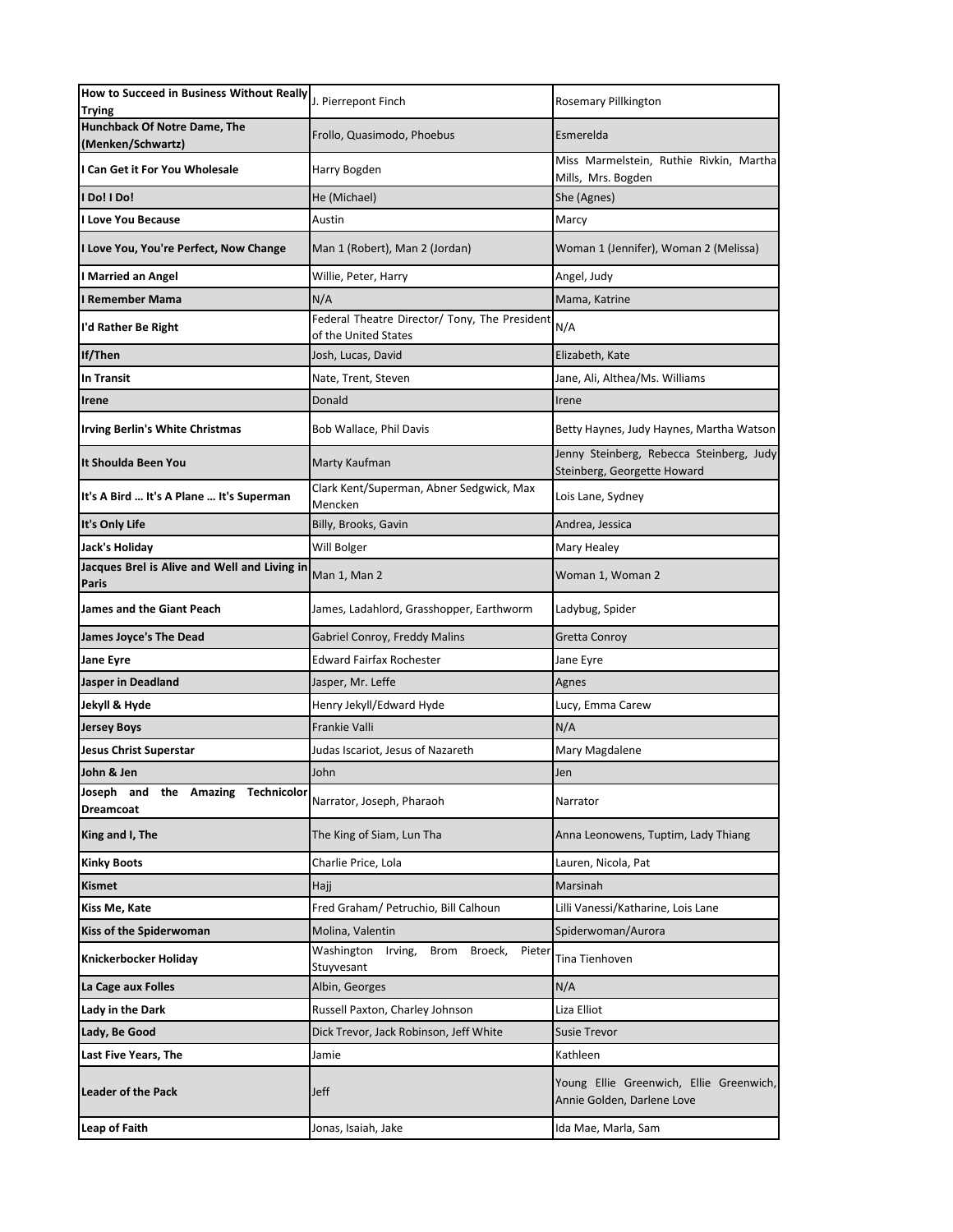| <b>Legally Blonde The Musical</b>                             | Emmett Forrest, Professor Callahan, Warner<br><b>Huntington III</b> | Elle Woods, Paulette, Vivienne Kensington                                                 |
|---------------------------------------------------------------|---------------------------------------------------------------------|-------------------------------------------------------------------------------------------|
| Li'l Abner                                                    | Abner, General Bullmoose, Marryin' Sam                              | Daisy Mae                                                                                 |
| Lies & Legends: The Musical Stories of<br><b>Harry Chapin</b> | Martin, John, Ron                                                   | Terri, Joanna                                                                             |
| Light in the Piazza, The                                      | Fabrizio Naccarelli                                                 | Margaret Johnson, Clara Johnson                                                           |
| <b>Lightning Thief, The</b>                                   | Percy, Grover, Mr. D                                                | Annabeth                                                                                  |
| Little House on the Prairie                                   | Pa Ingalls, Almanzo                                                 | Laura, Mary, Nellie, Ma                                                                   |
| <b>Little Mermaid, Disney's The</b>                           | Eric, Triton, Scuttle, Sebastian                                    | Ariel, Ursula                                                                             |
| <b>Little Miss Sunshine</b>                                   | Richard Hoover, Grandpa, Dwayne Hoover<br>Uncle Fran                | Sheryl Hoover, Olive Hoover                                                               |
| Little Princess, A                                            | Captain Crewe                                                       | Becky, Sara, Miss Minchin                                                                 |
| <b>Little Shop of Horrors</b>                                 | Seymour                                                             | Audrey                                                                                    |
| <b>Little Women</b>                                           | Laurie, Friedrich Bhaer                                             | Jo March, Marmee                                                                          |
| Loserville                                                    | Michael, Eddie                                                      | Holly                                                                                     |
| Lost in the Stars                                             | Stephen Kumalo, Absalom Kumalo                                      | N/A                                                                                       |
| Louisiana Purchase                                            | Jim Taylor, Senator Oliver P. Loganberry                            | Marina van Linden                                                                         |
| Love's Labour's Lost                                          | The King, Berowne, Dumaine, Longaville                              | The Princess, Jaquenetta                                                                  |
| LoveMusik                                                     | Kurt Weill, Bertolt Brecht                                          | Lotte Lenya                                                                               |
| Lucky Guy                                                     | Big Al Wright, Billy Ray Jackson, G.C. Wright                       | Miss Jeannie Jeannine, Chicky Lay, Wanda<br>Clark                                         |
| <b>Lucky Stiff</b>                                            | Harry, Vinnie DiRuzzio                                              | Annabel Glick, Rita LaPorta                                                               |
| Lysistrata Jones                                              | <b>Mick</b>                                                         | Lysistrata                                                                                |
| Mack & Mabel                                                  | Mack Sennett                                                        | Mabel Normand                                                                             |
| Mad Ones, The                                                 | Adam                                                                | Sam, Kelly, Beverly                                                                       |
| Mame                                                          | N/A                                                                 | Mame Dennis, Agnes Gooch                                                                  |
| Mamma Mia!                                                    | Sam, Sky                                                            | Donna, Sophie, Rosie, Tanya                                                               |
| Man of La Mancha                                              | Don Quixote (Cervantes) Sancho Panza                                | Aldonza (Dulcinea)                                                                        |
| Man of No Importance, A                                       | Alfie Byrne, Robbie Fay                                             | Lily Byrne, Adele Rice                                                                    |
| <b>Marie Christine</b>                                        | Dante Keyes                                                         | Marie Christine L'Adrese                                                                  |
| <b>Marry Me a Little</b>                                      | Man                                                                 | Woman                                                                                     |
| <b>Marvelous Wonderettes, The</b>                             | N/A                                                                 | Cindy Lou, Betty Jean, Missy, Suzy                                                        |
| <b>Mary Poppins</b>                                           | Bert, Mr. Banks                                                     | Mary, Mrs. Banks                                                                          |
| <b>Matilda the Musical (Roald Dahl)</b>                       | Mr. Wormwood, Trunchbull                                            | Matilda, Mrs. Wormwood, Miss Honey,<br>Trunchbull                                         |
| Me and Juliet                                                 | Bob, Larry, Charlie (Me)                                            | Jeanie, Lily (Juliet)                                                                     |
| Me and My Girl                                                | Bill Snibson, Herbert Parchester                                    | Sally Smith, Lady Jaqueline Carstone                                                      |
| Me Nobody Knows, The                                          | Carlos                                                              | Rhoda                                                                                     |
| Meet John Doe                                                 | John Willoughby, D.B. Norton, Richard Connell                       | Anna Mitchell                                                                             |
| Meet Me in St. Louis                                          | John Truitt, Lon Smith                                              | Esther Smith, Mrs. Smith, Katie                                                           |
| Melody Lingers On: The Songs of Irving<br>Berlin, The         | Mark Cohen, Roger Davis                                             | Juliet                                                                                    |
| <b>Memphis</b>                                                | Huey Calhoun, Delray Jones                                          | Felicia Farrell, Mama (Gladys Calhoun)                                                    |
| <b>Merrily We Roll Along</b>                                  | Franklin, Charley                                                   | Mary, Beth, Gussie                                                                        |
| Meshuggah-Nuns!                                               | N/A                                                                 | Reverend Mother, Sister Mary Hubert,<br>Sister Robert Anne, Sister Mary Paul<br>(Amnesia) |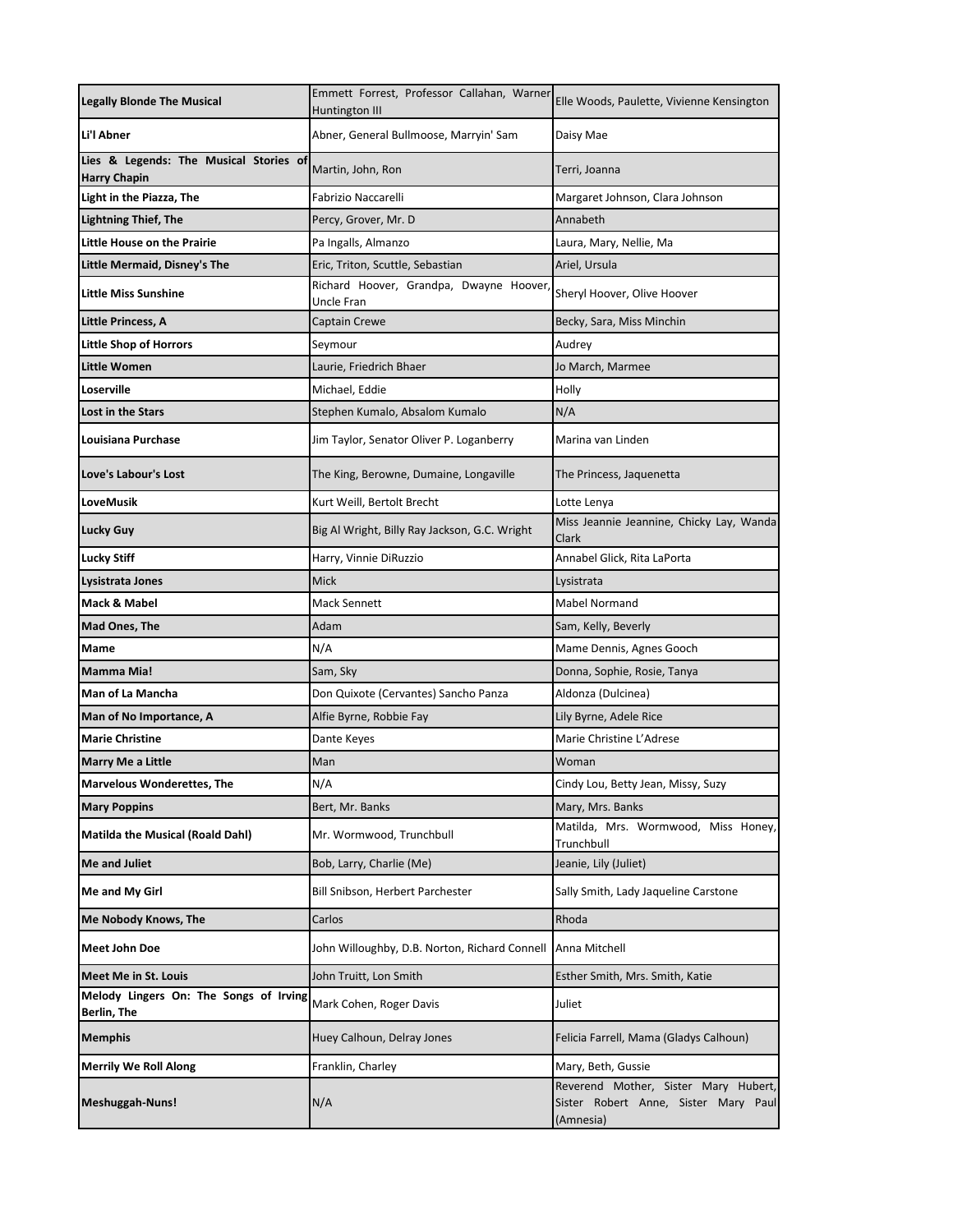| <b>Mid-Life! The Crisis Musical</b>             | Man 1, Man 2, Man 3                                                        | Woman 1, Woman 2, Woman 3                                                                                        |
|-------------------------------------------------|----------------------------------------------------------------------------|------------------------------------------------------------------------------------------------------------------|
| <b>Middle of Nowhere, The</b>                   | Joe, The GI, The Salesman, The Redneck                                     | The Girl                                                                                                         |
| Mikado, The                                     | Nanki-Poo                                                                  | Yum-Yum                                                                                                          |
| Mikado, The (D'Oyly Carte)                      | Nanki-Poo, Ko-Ko                                                           | Yum-Yum, Katisha                                                                                                 |
| <b>Million Dollar Quartet</b>                   | Jerry Lee Lewis, Carl Perkins, Elvis Presley,<br>Johnny Cash               | Dyanne                                                                                                           |
| Minister's Wife, A                              | Eugene Marchbanks, The Reverend Alexander<br>Mill                          | Candida                                                                                                          |
| <b>Minnie's Boys</b>                            | Julie Marx (Groucho)                                                       | <b>Minnie Marx</b>                                                                                               |
| <b>Miracle on 34th Street</b>                   | Kris Kringle, Fred Gaily                                                   | Doris Walker, Susan Walker                                                                                       |
| <b>Miss Liberty</b>                             | Horace Miller                                                              | Maisie Doll, Monique DuPont                                                                                      |
| <b>Miss Saigon</b>                              | The Engineer, Chris, John                                                  | Kim, Gigi, Ellen                                                                                                 |
| Miss You Like Hell                              | N/A                                                                        | Olivia, Beatriz, Pearl                                                                                           |
| <b>Moby Dick!</b>                               | Headmistress/Captain Ahab                                                  | Ishmael                                                                                                          |
| <b>Monty Python's Spamalot</b>                  | King Arthur, Sir Robin, Sir Lancelot, Patsy                                | The Lady of the Lake                                                                                             |
| Most Happy Fella, The                           | Tony                                                                       | Rosabella                                                                                                        |
| Mr. President                                   | President Stephen Decatur Henderson                                        | Nell Henderson                                                                                                   |
| Music Man, The                                  | <b>Harold Hill</b>                                                         | <b>Marian Paroo</b>                                                                                              |
| My Fair Lady                                    | Henry Higgins, Freddy Eynsford-Hill, Alfred P<br>Doolittle                 | Eliza Doolittle                                                                                                  |
| <b>My Favorite Year</b>                         | Alan Swann                                                                 | <b>Alice Miller</b>                                                                                              |
| <b>My Life with Albertine</b>                   | Narrator, Marcel                                                           | Albertine                                                                                                        |
| My One and Only                                 | Captain Billy Buck Chandler, Prince Nicolai<br>Erraclyovitch Tchatchavadze | <b>Edith Herbert</b>                                                                                             |
| My Son Pinocchio                                | Pinocchio, Stromboli, Gepetto                                              | <b>Blue Fairy</b>                                                                                                |
| Mystery of Edwin Drood, The                     | Mr. William Cartwright/ Chairman, John Jasper<br>/ Mr. Clive Paget         | Edwin Drood/ Miss Alice Nutting, Rosa<br>Bud/ Miss Deidre Peregrine, The Princess<br>Puffer/ Miss Angela Prysock |
| Natasha, Pierre, and the Great Comet of<br>1812 | Pierre, Anatole                                                            | Natasha, Helene, Sonya                                                                                           |
| Nevermore                                       | <b>Edgar Allen Poe</b>                                                     | Player 1                                                                                                         |
| New Brain, A                                    | Gordon Michael Schwinn                                                     | Lisa, Mimi                                                                                                       |
| <b>Newsies</b>                                  | Jack Kelly, Crutchie, Joseph Pulitzer, Davey                               | Katherine, Medda Larkin, Crutchie                                                                                |
| <b>Next to Normal</b>                           | Dan, Gabe, Henry                                                           | Diana, Natalie                                                                                                   |
| Nice Work If You Can Get It                     | Jimmy Winter, Duke Mahoney                                                 | Billie Bendix, Estonia Dulworth                                                                                  |
| Nine                                            | Guido Contini                                                              | Luisa Contini, Carla, Claudia                                                                                    |
| <b>No Strings</b>                               | David Jordan                                                               | <b>Barbara Woodruff</b>                                                                                          |
| No, No, Nanette                                 | Billy, Tom                                                                 | Nanette, Sue, Lucille Early                                                                                      |
| Now. Here. This.                                | Man 1, Man 2                                                               | Woman 1, Woman 2                                                                                                 |
| <b>Nuncrackers</b>                              | N/A                                                                        | Reverend Mother, Sister Mary Hubert,<br>Sister Robert Anne, Sister Mary Paul<br>(Amnesia)                        |
| <b>Nunsensations!</b>                           | N/A                                                                        | Reverend Mother, Sister Mary Hubert,<br>Sister Robert Anne, Sister Mary Paul<br>(Amnesia)                        |
| <b>Nunsense</b>                                 | N/A                                                                        | Sister Mary Regina, Sister Mary Hubert,<br>Sister Robert Anne, Sister Mary Amnesia                               |
| <b>Nunsense II</b>                              | N/A                                                                        | Reverend Mother, Sister Mary Hubert,<br>Sister Robert Anne, Sister Mary Paul<br>(Amnesia)                        |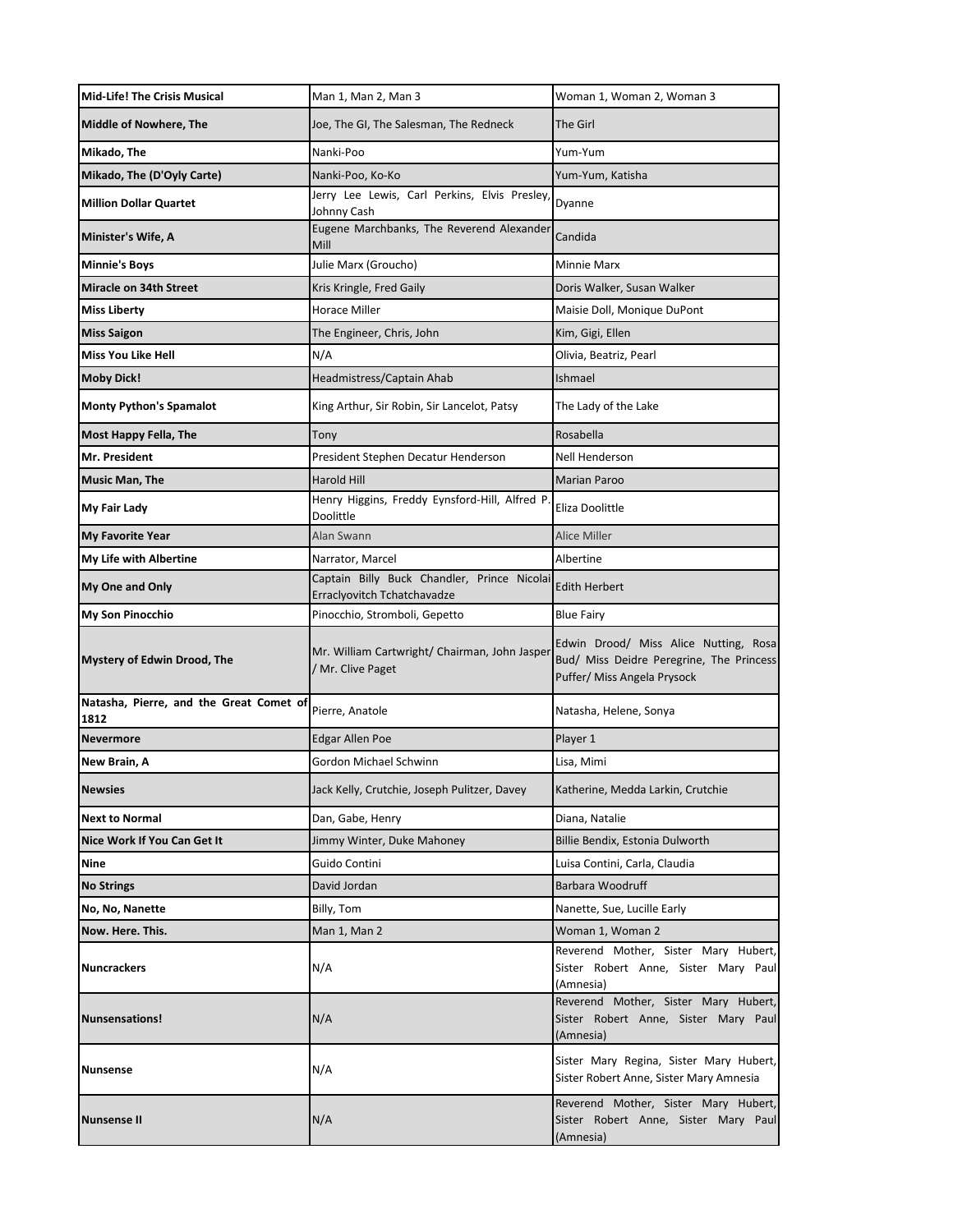| <b>Nunsense Jamboree</b>                                                                   | N/A                                                                                       | Reverend Mother, Sister Mary Hubert,<br>Sister Robert Anne, Sister Mary Paul<br>(Amnesia) |
|--------------------------------------------------------------------------------------------|-------------------------------------------------------------------------------------------|-------------------------------------------------------------------------------------------|
| <b>Nunsense: The Mega-Musical Version</b>                                                  | N/A                                                                                       | Reverend Mother, Sister Mary Hubert,<br>Sister Robert Anne, Sister Mary Paul<br>(Amnesia) |
| <b>Nunset Boulevard</b>                                                                    | N/A                                                                                       | Reverend Mother, Sister Mary Hubert,<br>Sister Robert Anne, Sister Mary Paul<br>(Amnesia) |
| <b>Nymph Errant</b>                                                                        | Victor                                                                                    | <b>Evangeline Edwards</b>                                                                 |
| Of Thee I Sing                                                                             | John P. Wintergreen                                                                       | Mary Turner                                                                               |
| Oklahoma!                                                                                  | Curly, Will, Jud                                                                          | Laurey, Ado Annie                                                                         |
| Oliver!                                                                                    | Oliver Twist, Fagin, Mr. Bumble, Artful Dodger                                            | Nancy                                                                                     |
| On a Clear Day You Can See Forever                                                         | Dr. Mark Bruckner                                                                         | Daisy Gamble                                                                              |
| On the Town                                                                                | Ozzy, Chip, Gabey                                                                         | Ivy, Hildy, Claire                                                                        |
| On the Twentieth Century                                                                   | Oscar Jaffee, Bruce Granit                                                                | Garland/Mildred<br>Plotka,<br>Lily<br>Letitia<br>Peabody Primrose                         |
| On Your Feet                                                                               | Emilio Estefan                                                                            | Gloria Estefan, Gloria Fajardo                                                            |
| <b>On Your Toes</b>                                                                        | Junior                                                                                    | Vera Barnova, Peggy Porterfield                                                           |
| Once                                                                                       | Guy, Bank Manager                                                                         | Girl                                                                                      |
| Once on This Island                                                                        | Male Storyteller/Daniel, Agwe, Papa Ge                                                    | Female Storyteller/Ti Moune, Asaka, Erzulie                                               |
| <b>One Touch of Venus</b>                                                                  | Rodney Hatch                                                                              | Venus                                                                                     |
| <b>Ordinary Days</b>                                                                       | Warren, Jason                                                                             | Deb, Claire                                                                               |
| <b>Orphie and the Book of Heroes</b>                                                       | Homer, Hermes, Hades                                                                      | Orphie                                                                                    |
| <b>Pacific Overtures</b>                                                                   | Manjiro, Kayama, Reciter                                                                  | N/A                                                                                       |
| <b>Paint Your Wagon</b>                                                                    | Ben Rumson, Julio Valveras                                                                | Jennifer Rumson                                                                           |
| Pajama Game                                                                                | Sid Sorokin, Hines, Prez                                                                  | Babe Williams, Gladys                                                                     |
| Pal Joey                                                                                   | Joey Evans                                                                                | Vera Simpson, Linda, Gladys                                                               |
| Parade                                                                                     | Leo Frank                                                                                 | Lucille Frank                                                                             |
| <b>Passing Strange</b>                                                                     | Narrator, Youth                                                                           | N/A                                                                                       |
| <b>Passion</b>                                                                             | Giorgio                                                                                   | Clara, Fosca                                                                              |
| <b>Peter Pan</b>                                                                           | Peter Pan, Captain Hook                                                                   | Peter Pan, Wendy Darling                                                                  |
| Phantom                                                                                    | The Phantom, Gérard Carrière                                                              | Christine Daaé, Carlotta                                                                  |
| Phantom of the Opera, The                                                                  | Phantom of the Opera, Raoul, Vicomte de<br>Chagny                                         | Christine Daaé, Carlotta                                                                  |
| <b>Pipe Dream</b>                                                                          | Doc, Mac                                                                                  | Suzy, Fauna                                                                               |
| Pippin                                                                                     | Leading Player, Pippin                                                                    | Leading Player, Berthe, Catherine, Fastrada                                               |
| Theatre version)                                                                           | Pirates of Penzance, The (1980 Public The Pirate King, Major General Stanley,<br>Frederic | Mabel, Ruth                                                                               |
| Pirates of Penzance, The (D'Oyly Carte The Pirate King, Major General Stanley,<br>version) | Frederic                                                                                  | Mabel, Ruth                                                                               |
| <b>Plain and Fancy</b>                                                                     | Dan King                                                                                  | <b>Ruth Winters</b>                                                                       |
| <b>Priscilla Queen of the Desert</b>                                                       | Tick/Mitzi, Adam/Felicia, Bernadette                                                      | N/A                                                                                       |
| Producers, The                                                                             | Max Bialystock, Leo Bloom, Roger Debris, Franz<br>Liebkind                                | Ulla                                                                                      |
| <b>Promises, Promises</b>                                                                  | Chuck Baxter                                                                              | Fran Kubelik                                                                              |
| Purlie                                                                                     | Purlie                                                                                    | Luteibelle                                                                                |
| <b>Putting It Together</b>                                                                 | Man 1, Man 2, Man 3                                                                       | Woman 1, Woman 2                                                                          |
| Rags                                                                                       | David, Ben                                                                                | Rebecca Herschkowitz, Bella                                                               |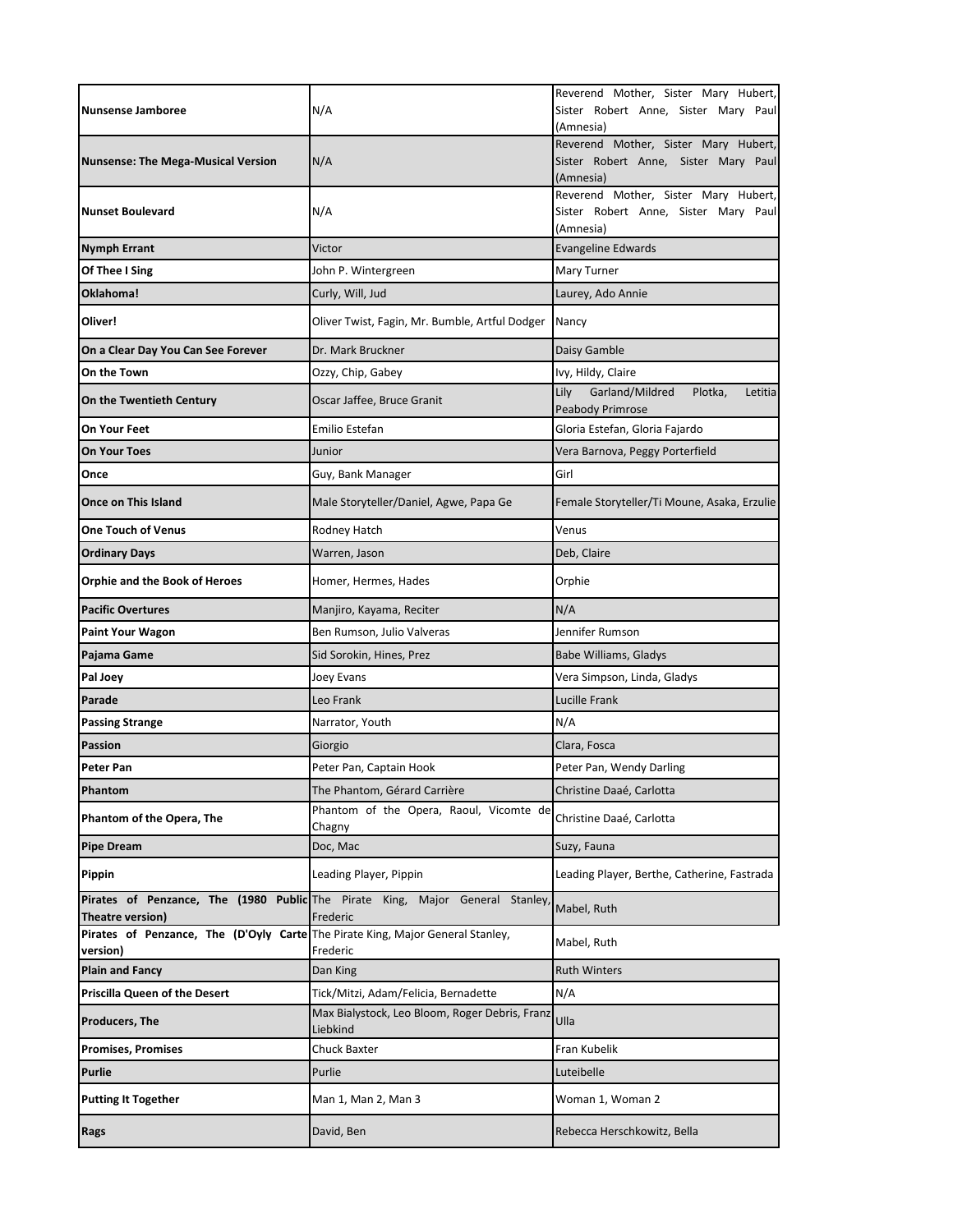| Ragtime                                                       | Coalhouse Walker Jr., Tateh                                                                                                                                                         | Mother, Sarah                                                       |
|---------------------------------------------------------------|-------------------------------------------------------------------------------------------------------------------------------------------------------------------------------------|---------------------------------------------------------------------|
| Raisin                                                        | Walter Lee Younger                                                                                                                                                                  | Ruth Younger,<br>Beneatha Yough,<br>Lena<br>Younger                 |
| Rapunzel! Rapunzel! A Very Hairy Fairy                        | Sir Roderick, Edgar, Socrates                                                                                                                                                       | Rapunzel, Lady Za Za, Gypsy Woman                                   |
| Redhead                                                       | Tom                                                                                                                                                                                 | Essie                                                               |
| <b>Reefer Madness</b>                                         | Jimmy, Lecturer                                                                                                                                                                     | Mary, Mae                                                           |
| <b>Return to the Forbidden Planet</b>                         | Captain Tempest, Cookie                                                                                                                                                             | Miranda, Science Officer/Gloria                                     |
| Rewrite                                                       | Man 1 (Nelson Drucker, The Slick Dude, Fan Woman 1 (Jenny Veccharelli, A Slut, The<br>Boy), Man 2 (Ike McCauley, The Young Man, Lady Costumer), Woman 2 (The Woman,<br>Mick Jagger) | Mrs. Thurser, Miss Marzipan, Mom)                                   |
| <b>Rink, The</b>                                              | N/A                                                                                                                                                                                 | Angel, Anna                                                         |
| Road Show (previously titled "Bounce")                        | Addison Mizner, Wilson Mizner                                                                                                                                                       | N/A                                                                 |
| Roar of the Greasepaint - The Smell of the<br>Crowd, The      | Sir, Cocky                                                                                                                                                                          | N/A                                                                 |
| Robber Bridegroom, The                                        | Jamie                                                                                                                                                                               | Rosamund                                                            |
| <b>Rock of Ages: Teen Edition</b>                             | Drew, Stacee Jaxx, Lonny                                                                                                                                                            | Sherrie, Anita Bath, Justice                                        |
| <b>Rocky Horror Show, The</b>                                 | Brad Majors, Frank 'N' Furter                                                                                                                                                       | Janet Weiss                                                         |
| Romance/Romance                                               | Alfred Von Wilmers, Sam                                                                                                                                                             | Josefine Weninger, Monica                                           |
| <b>Ruthless!</b>                                              | Sylvia St. Croix                                                                                                                                                                    | Tina Denmark, Judy Denmark                                          |
| Sail Away                                                     | Johnny Van Mier                                                                                                                                                                     | Mimi Paragon, Nancy                                                 |
| Saturday Night                                                | Gene, Bobby                                                                                                                                                                         | Helen, Celeste                                                      |
| <b>Saturday Night Fever</b>                                   | Tony, Monty                                                                                                                                                                         | Stephanie, Annette, Candy                                           |
| <b>Scarlet Pimpernel, The</b>                                 | Percy Blakeney, Chauvelin                                                                                                                                                           | Marguerite St. Just                                                 |
| School of Rock                                                | Dewey                                                                                                                                                                               | Rosalie                                                             |
| Scottsboro Boys, The                                          | Haywood Patterson, Mr. Tambo, Mr. Bones,<br>Ozie Powell, Interlocuter                                                                                                               | N/A                                                                 |
| <b>Secret Garden, The</b>                                     | Archibald Craven, Neville Craven, Dickon                                                                                                                                            | Mary Lennox, Martha, Lilly                                          |
| <b>See Rock City and Other Destinations</b>                   | Jess/Cutter, Evan/Rick                                                                                                                                                              | Dodi/Lily, Lauren/Judy                                              |
| Seesaw                                                        | Jerry Ryan                                                                                                                                                                          | <b>Gittel Mosca</b>                                                 |
| Seussical                                                     | The Cat in the Hat, Horton the Elephant, Jojo                                                                                                                                       | Gertrude McFuzz, Mayzie                                             |
| <b>Seven Brides for Seven Brothers</b>                        | Adam                                                                                                                                                                                | Milly                                                               |
| <b>She Loves Me</b>                                           | Georg Nowack, Steven Kodaly, Ladislav Sipos                                                                                                                                         | Amalia Balash, Ilona Ritter                                         |
| <b>She Persisted, The Musical</b>                             | N/A                                                                                                                                                                                 | Actress 1, Actress 2, Actress 3, Actress 4,<br>Actress 5, Actress 6 |
| <b>SHOUT!</b>                                                 | N/A                                                                                                                                                                                 | Blue, Green, Orange, Red, Yellow                                    |
| <b>Show Boat</b>                                              | Gaylord Ravenal, Joe, Frank                                                                                                                                                         | Magnolia, Julie, Ellie                                              |
| <b>Shrek the Musical</b>                                      | Shrek, Donkey, Lord Farquaad                                                                                                                                                        | Princess Fiona                                                      |
| Side by Side by Sondheim                                      | Man                                                                                                                                                                                 | Female 1, Female 2                                                  |
| Side Show                                                     | Jake, Terry                                                                                                                                                                         | Daisy, Violet                                                       |
| Singin' in the Rain                                           | Don Lockwood, Cosmo Brown                                                                                                                                                           | Lina Lamont, Kathy Selden                                           |
| Sister Act                                                    | Curtis, Eddie Souther                                                                                                                                                               | Deloris Van Cartier, Mother Superior, Sister<br>Mary Robert         |
| Smile                                                         | <b>Big Bob Freelander</b>                                                                                                                                                           | Doria, Brenda, Robin                                                |
| Snoopy                                                        | Snoopy, Linus Van Pelt, Charlie Brown                                                                                                                                               | Peppermint Patty                                                    |
| Some Enchanted Evening: The Songs of<br>Rodgers & Hammerstein | Billy, Will                                                                                                                                                                         | Julie, Anna, Nellie                                                 |
| <b>Something Rotten!</b>                                      | Nick Bottom, William Shakespeare, Thomas<br>Nostradamus, Nigel Bottom                                                                                                               | Beatrice Bottom, Portia                                             |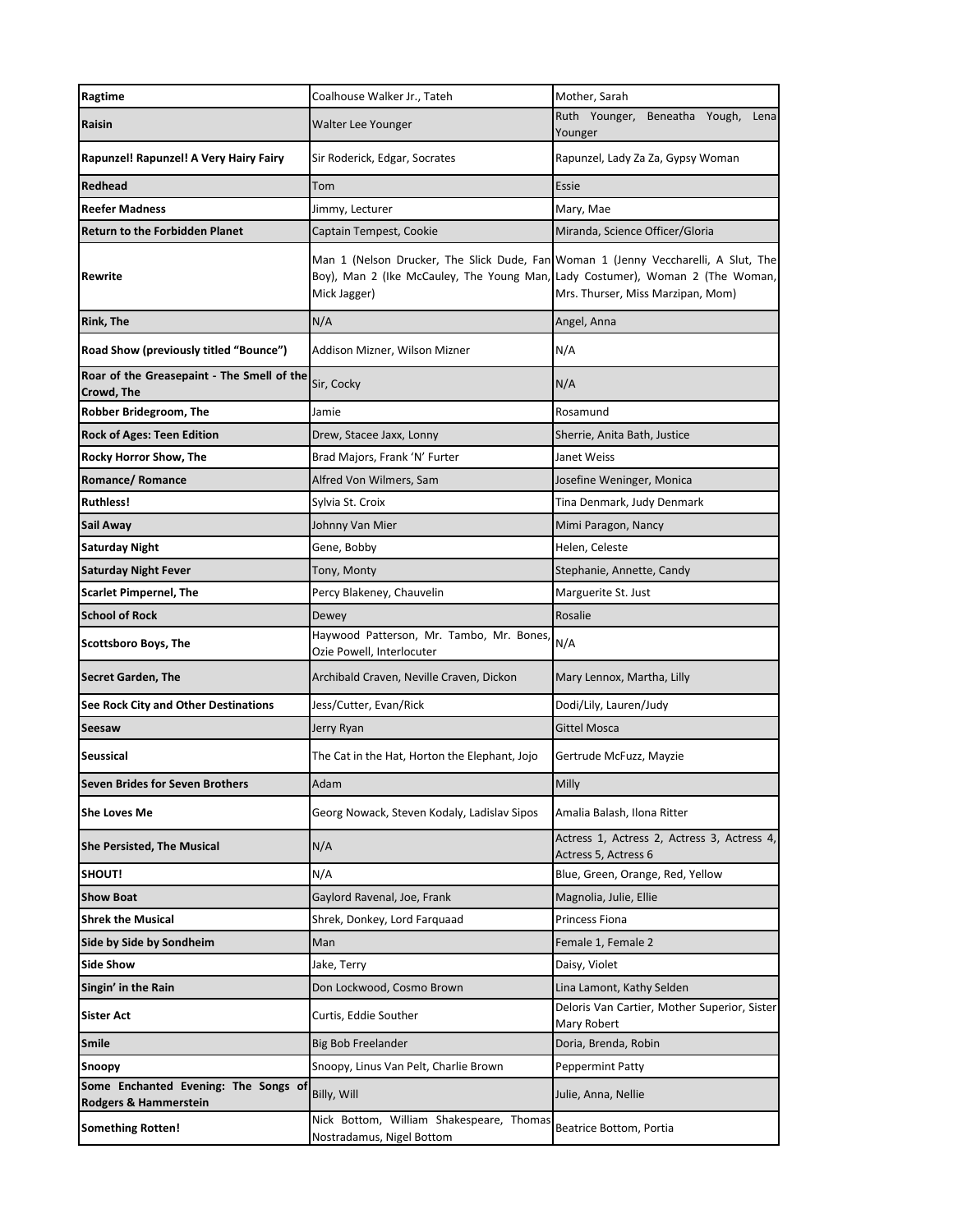| <b>Something's Afoot</b>           | Nigel Rancour, Geoffrey                                                                                                | Hope Langdon                                          |
|------------------------------------|------------------------------------------------------------------------------------------------------------------------|-------------------------------------------------------|
| Song & Dance                       | N/A                                                                                                                    | Woman                                                 |
| <b>Songs for the New World</b>     | Man 1, Man 2                                                                                                           | Woman 1, Woman 2                                      |
| <b>Sound of Music, The</b>         | Captain Georg von Trapp                                                                                                | Maria Rainer, Mother Abbess                           |
| <b>South Pacific</b>               | Emile de Becque, Luther Billis, Lt. Joseph Cable                                                                       | Ensign Nellie Forbush, Bloody Mary                    |
| Spitfire Grill, The                | Caleb Thorpe, Joe Sutter                                                                                               | Percy Talbott, Hannah Ferguson, Shelby<br>Thorpe      |
| <b>Spongebob the Musical</b>       | Spongebob Squarepants, Sheldon J. Plankton,<br>Patrick Star, Squidward Q. Tentacles, Patchy Sandy Cheeks<br>the Pirate |                                                       |
| <b>Spring Awakening</b>            | Moritz, Melchior                                                                                                       | Wendla                                                |
| <b>Starlight Express</b>           | Rusty, Electra, Greaseball                                                                                             | Pearl, Dinah                                          |
| <b>Starmites HS</b>                | Trinkulus, Spacepunk                                                                                                   | Mother/Diva, Eleanor/Milday                           |
| Starting Here, Starting Now        | Man 1                                                                                                                  | Woman 1, Woman 2                                      |
| <b>State Fair</b>                  | Wayne Frake, Abel Frake, Pat Gilbert                                                                                   | Margy Frake, Emily Arden                              |
| <b>Steel Pier</b>                  | <b>Bill Kelly</b>                                                                                                      | Rita Racine, Shelby Stevens                           |
| Stop the World - I Want To Get Off | Littlechap                                                                                                             | Evie (= Anya, Ilse, Ginnie)                           |
| Story of My Life, The              | Thomas, Alvin                                                                                                          | N/A                                                   |
| <b>Strike Up the Band</b>          | Horace J. Fletcher, Timothy, Jim                                                                                       | Anne, Joan                                            |
| Student Prince, The                | Prince Karl Franz, Doctor Engel                                                                                        | Gretchen, Kathie                                      |
| Sugar                              | Osgood, Joe, Jerry                                                                                                     | Sugar                                                 |
| Summer Stock Murder                | Toby Patterson, Christopher Vlasky                                                                                     | Julieann Barrington, Doris Delaney, Mara<br>Moorehead |
| Sunday in the Park with George     | George                                                                                                                 | Dot/Marie                                             |
| <b>Sunset Boulevard</b>            | Joe Gillis, Max                                                                                                        | Norma Desmond, Betty                                  |
| <b>Sweet Charity</b>               | Oscar Lindquist                                                                                                        | Charity                                               |
| <b>Sweet Smell of Success</b>      | J. J. Hunsecker, Sidney                                                                                                | Susan                                                 |
| Swing!                             | Man 1, Man 2                                                                                                           | Woman 1, Woman 2                                      |
| Take Me Along                      | Sid, Nat, Richard                                                                                                      | Lily                                                  |
| <b>Tale of Two Cities</b>          | Sidney Carton, Charles Darnay                                                                                          | Lucie Mannette, Madame Defarge                        |
| Tarzan                             | Tarzan                                                                                                                 | Jane Porter, Kala                                     |
| Tell Me on A Sunday                | N/A                                                                                                                    | Woman                                                 |
| Tempest, The (adapt. Public Works) | Ariel, Prospero, Ferdinand                                                                                             | Miranda                                               |
| They're Playing Our Song           | Vernon Gersch                                                                                                          | Sonia Walsk                                           |
| Thing About Men, The               | Tom Ambrose, Sebastian                                                                                                 | Lucy Ambrose                                          |
| <b>Things to Ruin</b>              | Dudes                                                                                                                  | Ladies<br>Millie Dillmount, Miss Dorothy Brown, Mrs.  |
| <b>Thoroughly Modern Millie</b>    | Jimmy Smith, Trevor Graydon                                                                                            | Meers, Muzzy                                          |
| Tick, TickBOOM!                    | Jon, Michael                                                                                                           | Susan                                                 |
| <b>Time for Singing, A</b>         | David Griffith, Ivor                                                                                                   | Angharad Morgan, Bronwen                              |
| Tin Pan Alley Rag, The             | Irving Berlin, Scott Joplin                                                                                            | N/A                                                   |
| Tintypes                           | Charlie Chaplin, Teddy Roosevelt                                                                                       | Anna Held, Emma Goldman, Susannah                     |
| Titanic                            | Barrett, Murdoch, Etches, Hartley, Andrews                                                                             | Alice Beane                                           |
| Touch of the Child                 | Joseph                                                                                                                 | Mary                                                  |
| Toxic Avenger, The                 | Melvin, Black Dude, White Dude                                                                                         | Susan, Mayor                                          |
| Triumph of Love                    | Agis, Hermocrates                                                                                                      | Princess Leonide, Hesione, Corine                     |
| <b>Tuck Everlasting</b>            | Jesse Tuck, Hugo, Man in the Yellow Suit, Miles<br>Tuck                                                                | Winnie Foster, Mae Tuck                               |